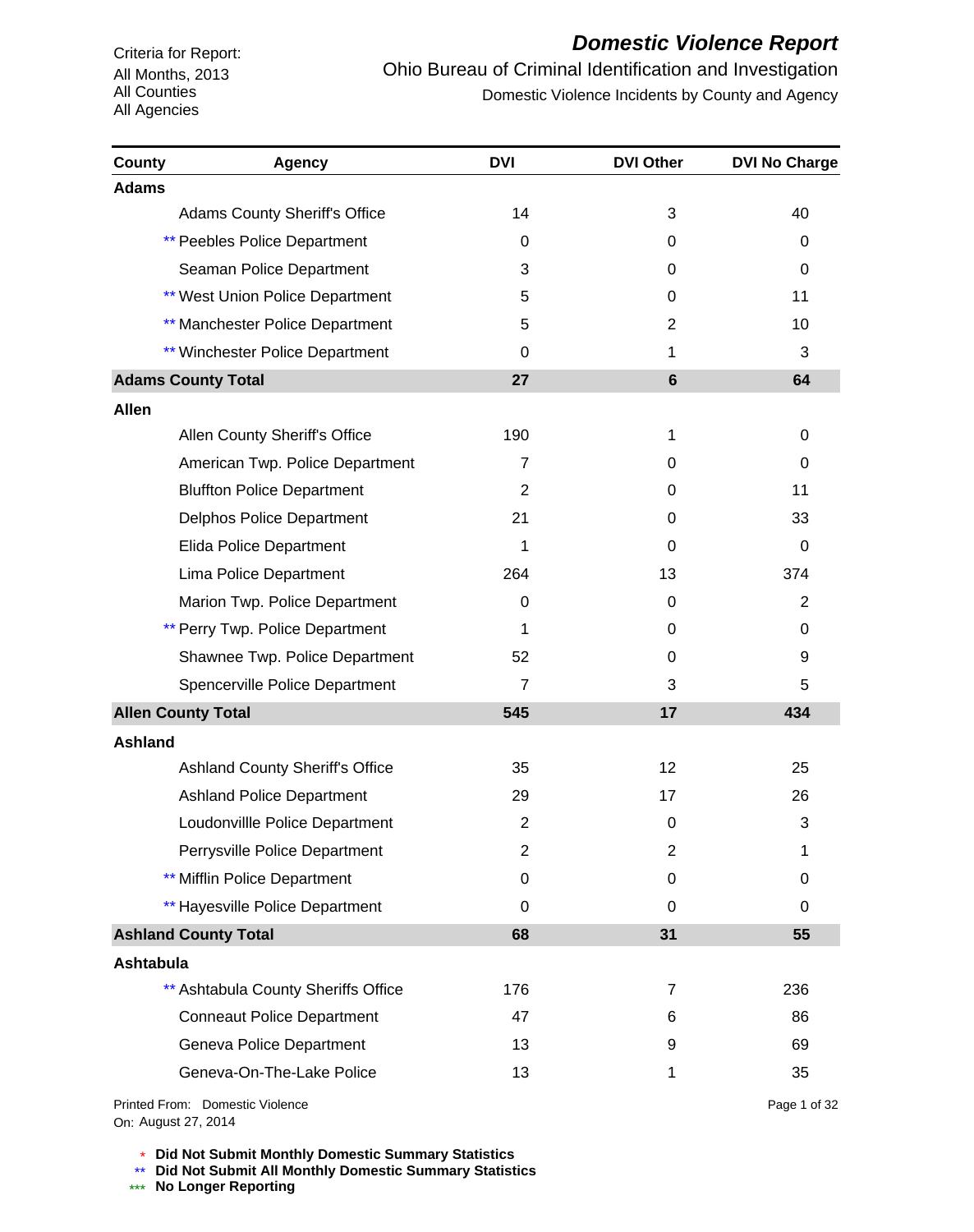# *Domestic Violence Report*

Ohio Bureau of Criminal Identification and Investigation Domestic Violence Incidents by County and Agency

| County          | <b>Agency</b>                                           | <b>DVI</b>  | <b>DVI Other</b> | <b>DVI No Charge</b> |
|-----------------|---------------------------------------------------------|-------------|------------------|----------------------|
|                 | Department                                              |             |                  |                      |
|                 | ** Jefferson Police Department                          | 15          | 0                | 3                    |
|                 | ** North Kingsville Police Department                   | 5           | 1                | 5                    |
|                 | <b>Orwell Police Department</b>                         | 10          | 0                | 0                    |
|                 | <b>** Roaming Shores Police Department</b>              | 5           | 0                | 0                    |
|                 | <b>** Andover Police Department</b>                     | 3           | $\Omega$         | 2                    |
|                 | <b>Ashtabula County Total</b>                           | 287         | 24               | 436                  |
| <b>Athens</b>   |                                                         |             |                  |                      |
|                 | Albany Police Department                                | 0           | 0                | 1                    |
|                 | Amesville Police Department                             | 1           | 0                | 0                    |
|                 | <b>Athens County Sheriffs Office</b>                    | 63          | 17               | 182                  |
|                 | <b>Athens Police Department</b>                         | 22          | 9                | 1                    |
|                 | Nelsonville Police Department                           | 27          | 4                | 17                   |
|                 | <b>Ohio University Police Department</b>                | 0           | 0                | 0                    |
|                 | ** Jacksonville Police Department                       | 0           | 1                | 1                    |
|                 | <b>** Buchtel Police Department</b>                     | 0           | 0                | 0                    |
|                 | ** Glouster Police Department                           | 1           | 0                | 1                    |
|                 | <b>Athens County Total</b>                              | 114         | 31               | 203                  |
| <b>Auglaize</b> |                                                         |             |                  |                      |
|                 | <b>Auglaize County Sheriffs Office</b>                  | 18          | 1                | 26                   |
|                 | <b>Buckland Police Department</b>                       | 0           | 0                | 0                    |
|                 | ** Cridersville Police Department                       | 4           | 0                | 5                    |
|                 | Minster Police Department                               | 3           | 1                | 9                    |
|                 | New Bremen Police Department                            | 4           | 1                | 4                    |
|                 | New Knoxville Police Department                         | $\mathbf 0$ | 0                | 0                    |
|                 | ** Saint Mary's Police Department                       | 40          | 1                | 53                   |
|                 | Wapakoneta Police Department                            | 17          | 4                | 54                   |
|                 | ** Waynesfield Police Department                        | 1           | 0                | 0                    |
|                 | <b>Auglaize County Total</b>                            | 87          | 8                | 151                  |
| <b>Belmont</b>  |                                                         |             |                  |                      |
|                 | <b>Barnesville Police Department</b><br>$^{\star\star}$ | 20          | 0                | 0                    |
|                 | <b>Belmont County Sheriff's Office</b>                  | 179         | 2                | 92                   |
|                 | <b>Bridgeport Police Department</b>                     | 13          | 1                | 0                    |
|                 |                                                         |             |                  |                      |

On: August 27, 2014Printed From: Domestic Violence Page 2 of 32

\* **Did Not Submit Monthly Domestic Summary Statistics**

**Did Not Submit All Monthly Domestic Summary Statistics**

<u>\*\*</u> Did Not Submit All M®<br><mark>\*\*\*</mark> No Longer Reporting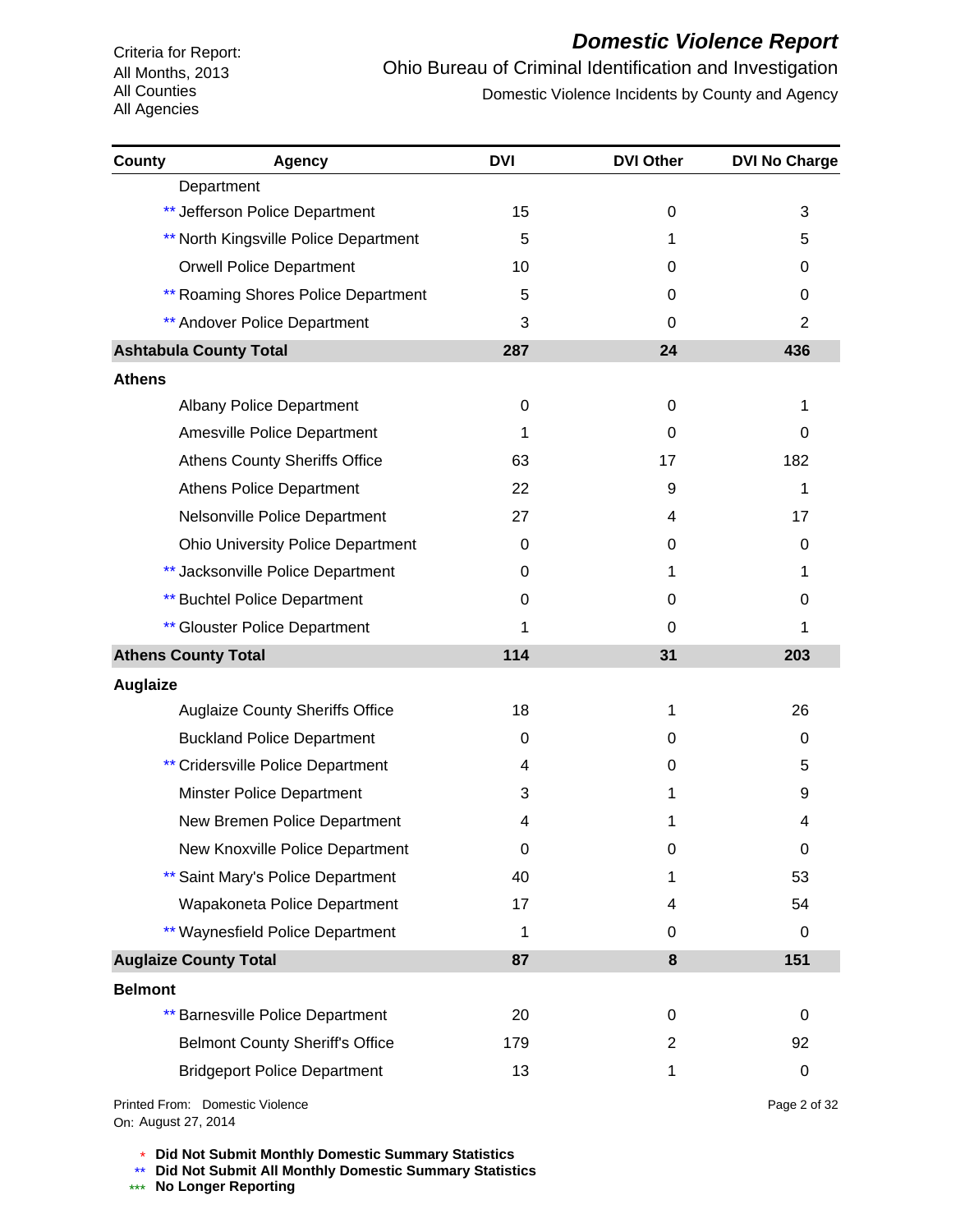# *Domestic Violence Report*

Ohio Bureau of Criminal Identification and Investigation Domestic Violence Incidents by County and Agency

| County        | Agency                                   | <b>DVI</b>     | <b>DVI Other</b> | <b>DVI No Charge</b> |
|---------------|------------------------------------------|----------------|------------------|----------------------|
|               | Martins Ferry Police Department          | 32             | 2                | 0                    |
|               | ** Saint Clairsville Police Department   | 7              | 1                | 9                    |
|               | ** Bethesda Police Department            | 0              | 0                | 9                    |
|               | ** Shadyside Police Department           | 3              | 0                | 0                    |
|               | <b>Belmont County Total</b>              | 254            | 6                | 110                  |
| <b>Brown</b>  |                                          |                |                  |                      |
|               | <b>Brown County Sheriff's Office</b>     | 92             | 0                | 121                  |
|               | Georgetown Police Department             | 24             | 0                | 0                    |
|               | Hamersville Police Department            | 0              | 0                | 0                    |
|               | <b>Ripley Police Department</b>          | 3              | 1                | $\mathbf{1}$         |
|               | <b>** Russellville Police Department</b> | $\overline{2}$ | 0                | 0                    |
|               | ** Sardinia Police Department            | 1              | 0                | 4                    |
|               | <b>** Mount Orab Police Department</b>   | 8              | 0                | 0                    |
|               | ** Aberdeen Police Department            | 3              | 0                | 6                    |
|               | <b>Brown County Total</b>                | 133            | $\mathbf{1}$     | 132                  |
| <b>Butler</b> |                                          |                |                  |                      |
|               | <b>Butler County Sheriff's Office</b>    | 271            | 36               | 170                  |
|               | <b>Fairfield Police Department</b>       | 91             | 2                | 17                   |
|               | Fairfield Twp. Police Department         | 80             | 0                | 17                   |
|               | <b>Hamilton Police Department</b>        | 272            | 1                | 387                  |
|               | Miami University Police Department       | $\Omega$       | 0                | 0                    |
|               | Middletown Police Department             | 308            | 152              | 249                  |
|               | Monroe Police Department                 | 61             | 1                | 12 <sup>2</sup>      |
|               | Oxford Twp. Police Department            | 0              | 0                | 5                    |
|               | Ross Township Police Department          | 24             | 0                | 2                    |
|               | West Chester Police Department           | 170            | 8                | 15                   |
|               | ** Seven Mile Police Department          | 0              | 1                | 0                    |
|               | <b>** Oxford Police Department</b>       | 9              | 0                | 0                    |
|               | <b>** Trenton Police Department</b>      | 6              | 0                | 0                    |
|               | <b>Butler County Total</b>               | 1292           | 201              | 874                  |
| Carroll       |                                          |                |                  |                      |
|               | <b>Carroll County Sheriffs Office</b>    | 84             | 5                | 3                    |
|               | <b>** Carrollton Police Department</b>   | 4              | 0                | 0                    |
|               | Printed From: Domestic Violence          |                |                  | Page 3 of 32         |

On: August 27, 2014

\* **Did Not Submit Monthly Domestic Summary Statistics**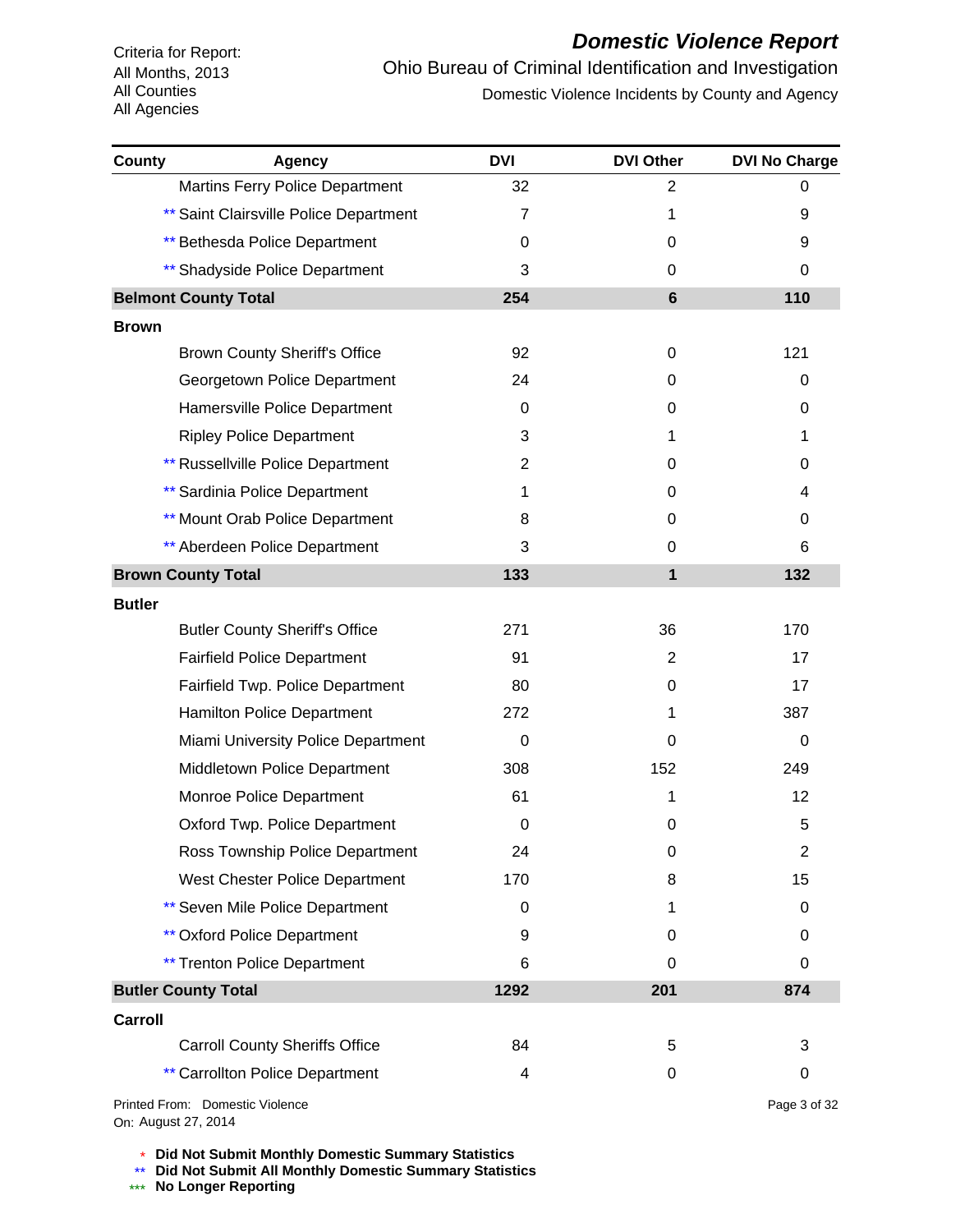# *Domestic Violence Report*

Ohio Bureau of Criminal Identification and Investigation Domestic Violence Incidents by County and Agency

| County          | <b>Agency</b>                                 | <b>DVI</b>     | <b>DVI Other</b> | <b>DVI No Charge</b> |
|-----------------|-----------------------------------------------|----------------|------------------|----------------------|
|                 | <b>** Dellroy Police Department</b>           | $\Omega$       | 0                | 0                    |
|                 | <b>Carroll County Total</b>                   | 88             | 5                | 3                    |
| Champaign       |                                               |                |                  |                      |
|                 | <b>Champaign County Sheriffs Office</b>       | 67             | 0                | 12                   |
|                 | Urbana Police Department                      | 65             | 9                | 27                   |
|                 | ** Mechanicsburg Police Department            | 3              | 1                | 0                    |
|                 | ** Saint Paris Police Department              | $\overline{7}$ | 1                | $\Omega$             |
|                 | <b>Champaign County Total</b>                 | 142            | 11               | 39                   |
| <b>Clark</b>    |                                               |                |                  |                      |
|                 | ** Catawba Police Department                  | 0              | 0                | 0                    |
|                 | <b>Clark County Sheriff's Office</b>          | 188            | 0                | 552                  |
|                 | Donnelsville Police Department                | 0              | 0                | 0                    |
|                 | <b>Enon Police Department</b>                 | 10             | 0                | 0                    |
|                 | German Twp. Police Department                 | 10             | 0                | $\overline{7}$       |
|                 | North Hampton Police Department               | 0              | 0                | 5                    |
|                 | South Charleston Police Department            | 10             | 0                | 0                    |
|                 | South Vienna Police Department                | 1              | 2                | 1                    |
|                 | Springfield Police Department                 | 97             | 5                | 14                   |
|                 | <b>Tremont City Police Department</b>         | 0              | 0                | 11                   |
|                 | Wittenberg University Police<br>Department    | 0              | 0                | 0                    |
|                 | ** Wittenberg University Police<br>Department | 0              | 0                | 0                    |
|                 | <b>Clark County Total</b>                     | 316            | $\overline{7}$   | 590                  |
| <b>Clermont</b> |                                               |                |                  |                      |
|                 | Amelia Police Department                      | 16             | 0                | 7                    |
|                 | <b>Batavia Police Department</b>              | 8              | 0                | 12                   |
|                 | <b>Bethel Police Department</b>               | 15             | 0                | 3                    |
|                 | <b>Clermont County Sheriffs Office</b>        | 253            | 98               | 6                    |
|                 | <b>** Felicity Police Department</b>          | 3              | 1                | 1                    |
|                 | Goshen Twp. Police Department                 | 47             | 3                | 19                   |
|                 | Miami Twp. Police Department                  | 72             | 0                | 1                    |
|                 | New Richmond Police Department                | 17             | 1                | 12 <sup>°</sup>      |
|                 | <b>Owensville Police Department</b>           | 1              | 0                | 4                    |
|                 | Printed From: Domestic Violence               |                |                  | Page 4 of 32         |

On: August 27, 2014

\* **Did Not Submit Monthly Domestic Summary Statistics**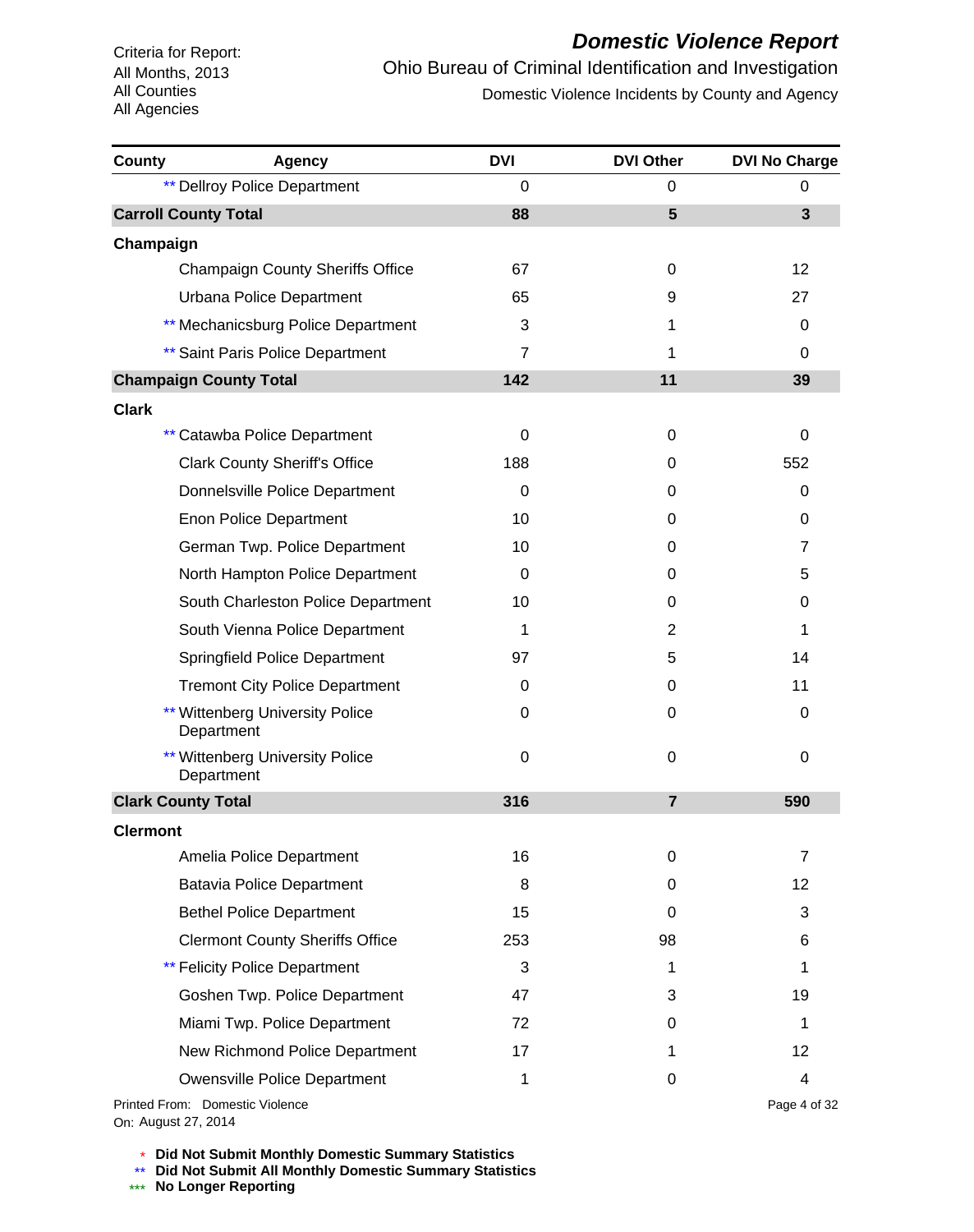#### *Domestic Violence Report*

Ohio Bureau of Criminal Identification and Investigation Domestic Violence Incidents by County and Agency

| County           | <b>Agency</b>                              | <b>DVI</b> | <b>DVI Other</b>        | <b>DVI No Charge</b> |
|------------------|--------------------------------------------|------------|-------------------------|----------------------|
|                  | Pierce Twp. Police Department              | 45         | 3                       | $\overline{2}$       |
|                  | ** Union Twp. Police Department            | 143        | 81                      | 716                  |
|                  | ** Williamsburg Police Department          | 29         | 7                       | 41                   |
|                  | <b>** Milford Police Department</b>        | 16         | $\Omega$                | 3                    |
|                  | <b>Clermont County Total</b>               | 665        | 194                     | 827                  |
| <b>Clinton</b>   |                                            |            |                         |                      |
|                  | <b>Blanchester Police Department</b>       | 27         | 1                       | $\overline{2}$       |
|                  | <b>Clinton County Sheriffs Office</b>      | 18         | 1                       | 140                  |
|                  | Sabina Police Department                   | 13         | 0                       | 26                   |
|                  | <b>Wilmington Police Department</b>        | 24         | 0                       | 6                    |
|                  | <b>** New Vienna Police Department</b>     | 1          | 2                       | 2                    |
|                  | <b>** Port William Police Department</b>   | 0          | 0                       | 0                    |
|                  | <b>Clinton County Total</b>                | 83         | $\overline{\mathbf{4}}$ | 176                  |
| Columbiana       |                                            |            |                         |                      |
|                  | ** Columbiana County Sheriffs Office       | 33         | 1                       | 55                   |
|                  | Columbiana Police Department               | 11         | 0                       | 1                    |
|                  | <b>East Palestine Police Department</b>    | 6          | 4                       | 63                   |
|                  | ** Leetonia Police Department              | 2          | 0                       | 16                   |
|                  | ** Lisbon Police Department                | 8          | 0                       | 0                    |
|                  | Liverpool Twp. Police Department           | 16         | 1                       | 14                   |
|                  | ** Perry Twp. Police Department            | 3          | 1                       | 33                   |
|                  | Saint Clair Twp. Police Department         | 6          | 1                       | 5                    |
|                  | Salem Police Department                    | 31         | 8                       | 3                    |
|                  | ** Salem Township Police Department        | 0          | 0                       | 0                    |
|                  | ** Salineville Police Department           | 4          | 6                       | 5                    |
|                  | Summitville Police Department              | 0          | 0                       | 0                    |
|                  | ** Washingtonville Police Department       | 4          | 0                       | 0                    |
|                  | <b>** East Liverpool Police Department</b> | 22         | 0                       | 7                    |
|                  | <b>Columbiana County Total</b>             | 146        | 22                      | 202                  |
| <b>Coshocton</b> |                                            |            |                         |                      |
|                  | <b>Coshocton County Sheriff's Office</b>   | 47         | 5                       | 44                   |
|                  | ** West Lafayette Police Department        | 4          | 1                       | 32                   |
|                  | <b>Coshocton County Total</b>              | 51         | $6\phantom{1}$          | 76                   |

On: August 27, 2014Printed From: Domestic Violence Page 5 of 32

\* **Did Not Submit Monthly Domestic Summary Statistics**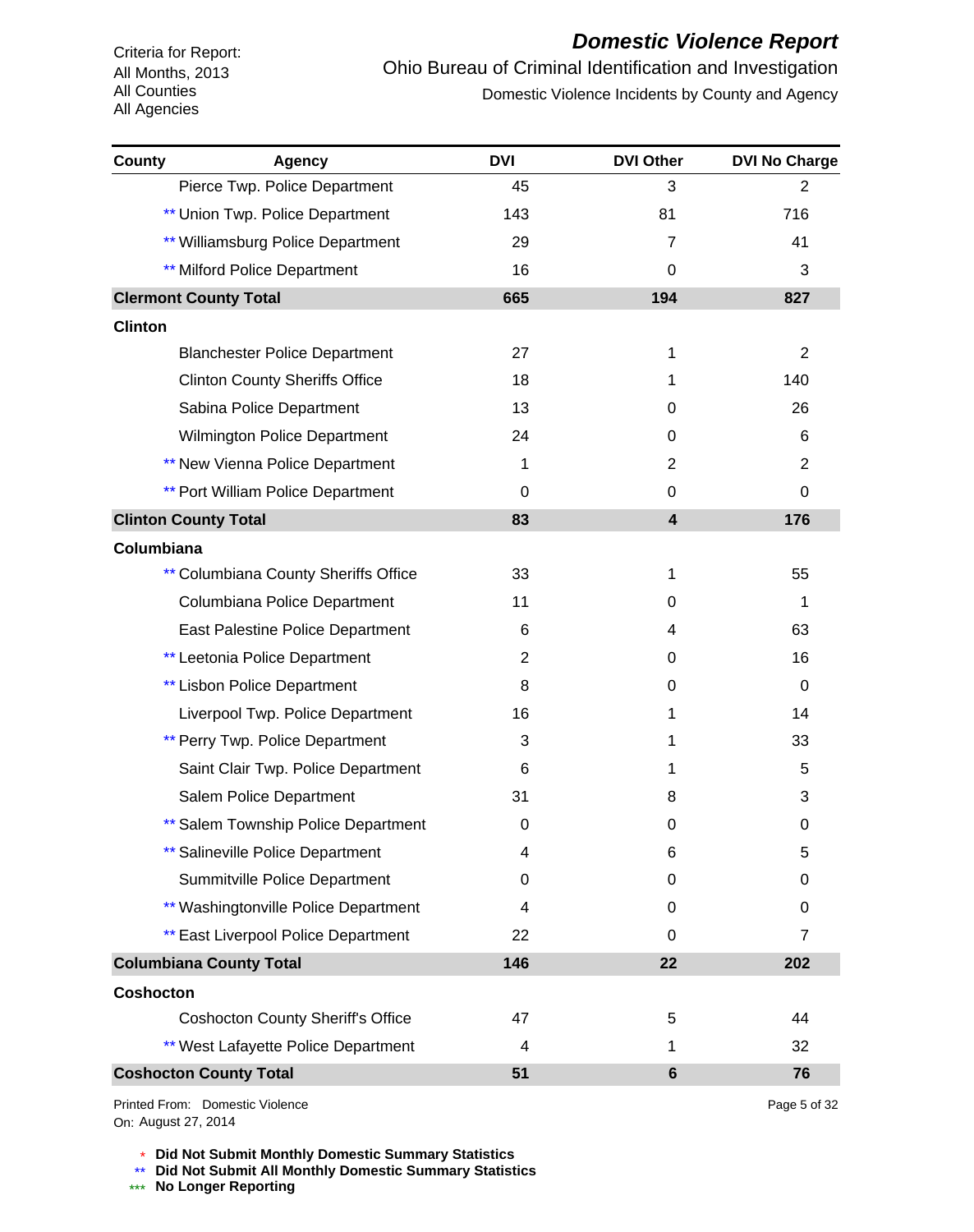# *Domestic Violence Report*

Ohio Bureau of Criminal Identification and Investigation Domestic Violence Incidents by County and Agency

| County          | <b>Agency</b>                                                       | <b>DVI</b>     | <b>DVI Other</b> | <b>DVI No Charge</b> |
|-----------------|---------------------------------------------------------------------|----------------|------------------|----------------------|
| <b>Crawford</b> |                                                                     |                |                  |                      |
|                 | <b>** Bucyrus Police Department</b>                                 | 107            | 0                | 0                    |
|                 | <b>Crawford County Sheriff's Office</b>                             | 25             | 1                | 48                   |
|                 | <b>Crestline Police Department</b>                                  | 6              | 4                | 70                   |
|                 | <b>Galion Police Department</b>                                     | 62             | 0                | 19                   |
|                 | <b>Crawford County Total</b>                                        | 200            | 5                | 137                  |
| Cuyahoga        |                                                                     |                |                  |                      |
|                 | Bay Village Police Department                                       | 9              | 1                | 13                   |
|                 | <b>Beachwood Police Department</b>                                  | 2              | 1                | 31                   |
|                 | <b>Bedford Heights Police Department</b>                            | 44             | 0                | 2                    |
|                 | <b>Bedford Police Department</b>                                    | 34             | 0                | 0                    |
|                 | <b>Bentleyville Police Department</b>                               | $\Omega$       | 0                | 0                    |
|                 | <b>Berea Police Department</b>                                      | 24             | 0                | 4                    |
|                 | <b>Bratenahl Police Department</b>                                  | 1              | 3                | 1                    |
|                 | <b>Brecksville Police Department</b>                                | 4              | 0                | 15                   |
|                 | <b>Brook Park Police Department</b>                                 | 37             | 0                | 8                    |
|                 | Brooklyn Heights Village Police<br>Department                       | $\overline{2}$ | 0                | 0                    |
|                 | <b>Brooklyn Police Department</b>                                   | 22             | 0                | 5                    |
|                 | <b>Cleveland Heights Police</b><br>Department                       | 159            | 0                | 13                   |
|                 | <b>Cleveland Metro Parks</b>                                        | 5              | 2                | 0                    |
|                 | <b>** Cleveland Police Department</b>                               | 1029           | 188              | 1493                 |
|                 | <b>** Cleveland State Univ Police</b><br>Department                 | 1              | 0                | 0                    |
|                 | Cuyahoga Metropolitan Housing<br><b>Authority Police Department</b> | 53             | 9                | 112                  |
|                 | <b>Euclid Police Department</b>                                     | 136            | 7                | 188                  |
|                 | <b>Fairview Park Police Department</b>                              | 19             | 0                | 0                    |
|                 | Garfield Heights Police Dept.                                       | 171            | 6                | 28                   |
|                 | <b>Gates Mills Village Police</b><br>Department                     | 1              | 0                | $\overline{c}$       |
|                 | <b>Glenwillow Police Department</b>                                 | 1              | 0                | 3                    |
|                 | <b>Greater Cleveland Regional Transit</b><br>Authority              | 5              | 0                | 0                    |

On: August 27, 2014Printed From: Domestic Violence

\* **Did Not Submit Monthly Domestic Summary Statistics**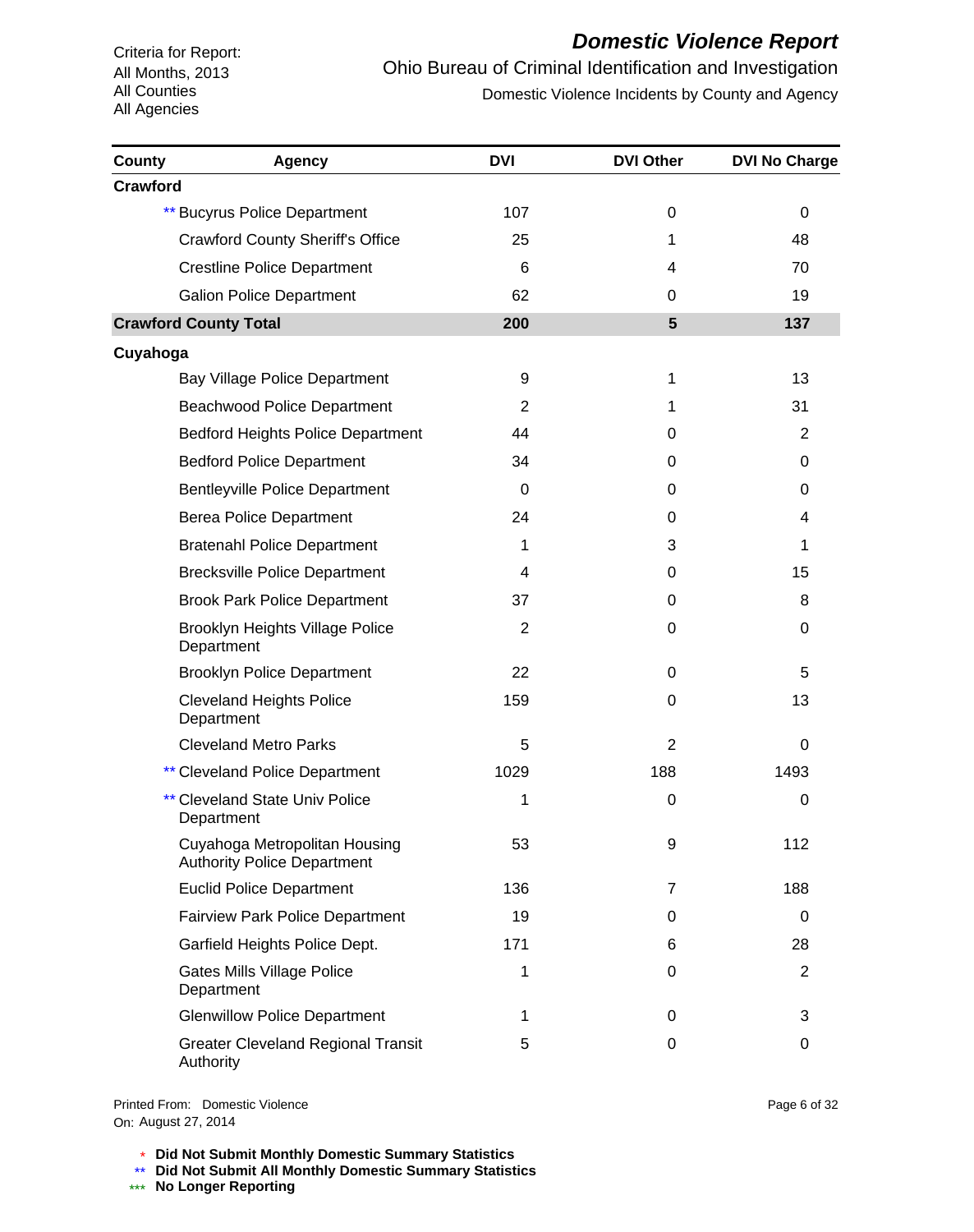# *Domestic Violence Report*

Ohio Bureau of Criminal Identification and Investigation Domestic Violence Incidents by County and Agency

| County | <b>Agency</b>                                     | <b>DVI</b>     | <b>DVI Other</b> | <b>DVI No Charge</b> |
|--------|---------------------------------------------------|----------------|------------------|----------------------|
|        | <b>Highland Heights Police Department</b>         | 4              | 1                | $\overline{2}$       |
|        | Hunting Valley Police Department                  | 0              | $\Omega$         | 0                    |
|        | Independence Police Department                    | 7              | 0                | 1                    |
|        | Lakewood Police Department                        | 61             | 12 <sup>2</sup>  | 48                   |
|        | ** Linndale Village Police Department             | $\overline{2}$ | 1                | 1                    |
|        | <b>Lyndhurst Police Department</b>                | 11             | 3                | 8                    |
|        | Maple Heights Police Department                   | 332            | 0                | 43                   |
|        | Mayfield Village Police Department                | 4              | 0                | 0                    |
|        | Middleburg Heights Police<br>Department           | 34             | 3                | 72                   |
|        | ** Moreland Hills Police Department               | 0              | 0                | 0                    |
|        | Newburgh Heights Police<br>Department             | 22             | 0                | 0                    |
|        | <b>** North Olmsted Police Department</b>         | 44             | 4                | 41                   |
|        | North Royalton Police Department                  | 43             | 4                | 148                  |
|        | Oakwood Village Police Department                 | $\,6$          | 3                | 8                    |
|        | <b>Olmsted Falls Police Department</b>            | 22             | $\overline{2}$   | 21                   |
|        | <b>Olmsted Twp. Police Department</b>             | 14             | 0                | $\overline{2}$       |
|        | Orange Village Police Department                  | 0              | 1                | 3                    |
|        | Parma Heights Police Department                   | 49             | 5                | 33                   |
|        | Parma Police Department                           | 117            | 0                | 15                   |
|        | Pepper Pike Police Department                     | 3              | 1                | 3                    |
|        | <b>Richmond Heights Police</b><br>Department      | 17             | 0                | 25                   |
|        | Rocky River Police Department                     | 29             | 5                | 14                   |
|        | Seven Hills Police Department                     | 5              | 0                | 0                    |
|        | <b>Shaker Heights Police Department</b>           | 32             | 0                | 4                    |
|        | Solon Police Department                           | 30             | 2                | 2                    |
|        | South Euclid Police Department                    | 35             | 4                | 57                   |
|        | <b>Strongsville Police Department</b>             | 40             | 0                | 50                   |
|        | ** University Circle Police Department            | $\overline{2}$ | 0                | 2                    |
|        | <b>** University Heights Police</b><br>Department | 18             | 0                | 2                    |
|        | ** Valley View Police Department                  | $\overline{c}$ | 0                | 4                    |

On: August 27, 2014Printed From: Domestic Violence Page 7 of 32

\* **Did Not Submit Monthly Domestic Summary Statistics**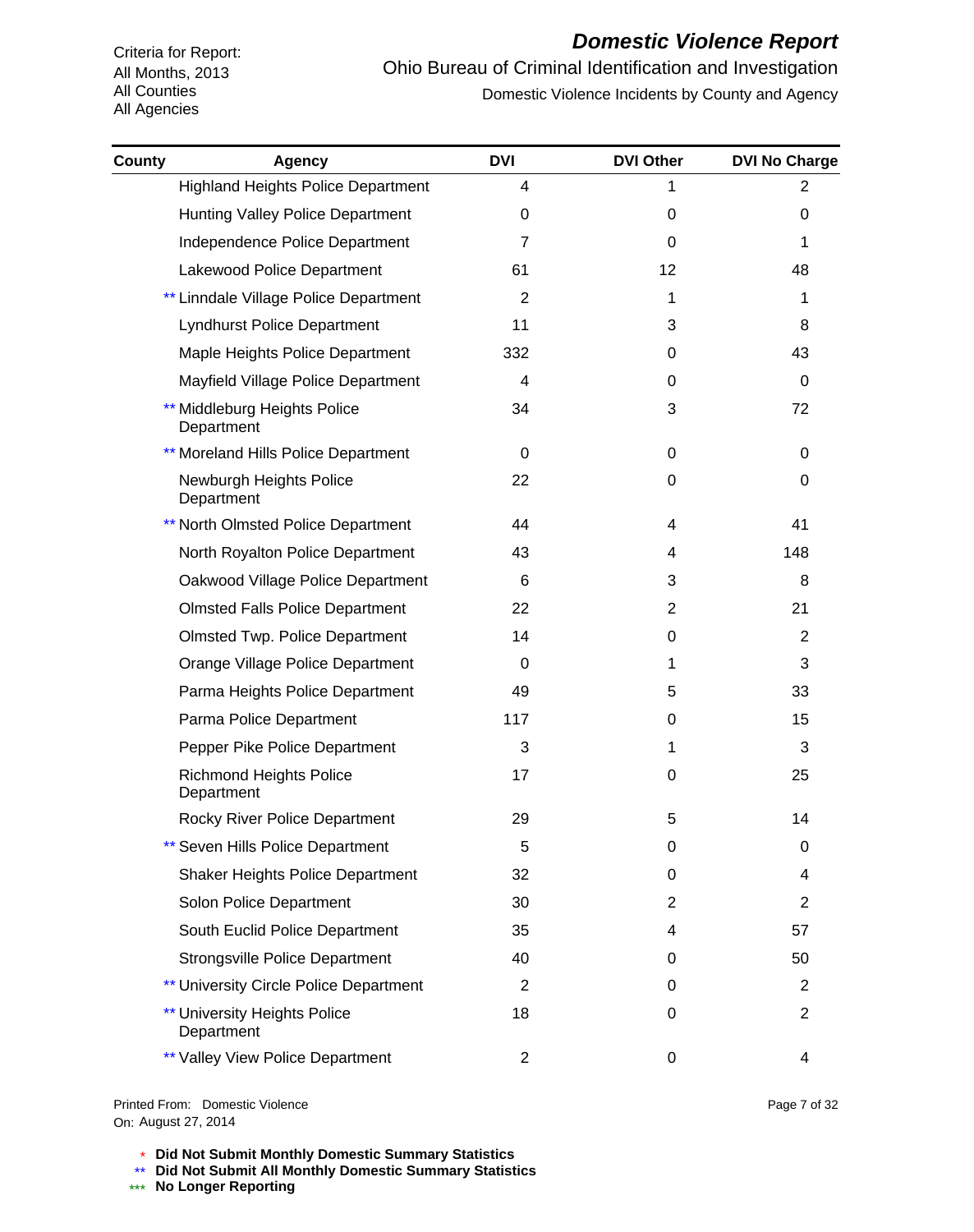#### *Domestic Violence Report*

Ohio Bureau of Criminal Identification and Investigation Domestic Violence Incidents by County and Agency

| County          | <b>Agency</b>                                                                          | <b>DVI</b>     | <b>DVI Other</b>        | <b>DVI No Charge</b>    |
|-----------------|----------------------------------------------------------------------------------------|----------------|-------------------------|-------------------------|
|                 | <b>Walton Hills Police Department</b>                                                  | 5              | 0                       | 0                       |
|                 | Westlake Police Department                                                             | 32             | 0                       | 9                       |
|                 | ** Chagrin Falls Village Police<br>Department                                          | $\overline{2}$ | 1                       | 8                       |
|                 | ** Cuyahoga Community College<br><b>Police Department Cleveland</b>                    | 1              | 0                       | 1                       |
|                 | <b>** Notre Dame College Police</b><br>Department                                      | 0              | $\Omega$                | 0                       |
|                 | ** North Randall Police Department                                                     | 4              | 0                       | 0                       |
|                 | <b>** Broadview Heights Police</b><br>Department                                       | 11             | 0                       | 0                       |
|                 | ** Highland Hills Police Department                                                    | 1              | $\Omega$                | 1                       |
|                 | <b>** University Circle Police Department</b>                                          | 9              | 0                       | 4                       |
|                 | <b>** Cleveland Police Department</b>                                                  | 505            | 159                     | 866                     |
|                 | ** Mayfield Heights Police Department                                                  | 6              | 0                       | 0                       |
|                 | <b>Cuyahoga County Total</b>                                                           | 3320           | 428                     | 3416                    |
| <b>Darke</b>    |                                                                                        |                |                         |                         |
|                 | Arcanum Police Department                                                              | 6              | 0                       | 11                      |
|                 | Darke County Sheriffs Office                                                           | 50             | 1                       | 153                     |
|                 | <b>Greenville Police Department</b>                                                    | 17             | 3                       | 6                       |
|                 | Union City Police Department                                                           | 8              | 0                       | 5                       |
|                 | Versailles Police Department                                                           | 2              | 0                       | 3                       |
|                 | ** Ansonia Police Department                                                           | 4              | 0                       | 0                       |
|                 | ** New Madison Police Department                                                       | 1              | 0                       | 0                       |
|                 | <b>Darke County Total</b>                                                              | 88             | $\overline{\mathbf{4}}$ | 178                     |
| <b>Defiance</b> |                                                                                        |                |                         |                         |
|                 | Defiance County Sheriff's Office                                                       | 27             | $\overline{c}$          | 1                       |
|                 | Defiance Police Department                                                             | 84             | 2                       | 1                       |
|                 | <b>Hicksville Police Department</b>                                                    | 8              | 0                       | $\overline{2}$          |
|                 | <b>Defiance County Total</b>                                                           | 119            | $\overline{\mathbf{4}}$ | $\overline{\mathbf{4}}$ |
| <b>Delaware</b> |                                                                                        |                |                         |                         |
|                 | <b>Ashley Police Department</b>                                                        | 4              | 0                       | 0                       |
|                 | Delaware County Sheriff's Office                                                       | 121            | 68                      | 27                      |
|                 | <b>Delaware Police Department</b>                                                      | 48             | $\overline{c}$          | 141                     |
|                 | Genoa Twp. Police Department<br>Printed From: Domestic Violence<br>On: August 27, 2014 | 11             | 0                       | 37<br>Page 8 of 32      |

\* **Did Not Submit Monthly Domestic Summary Statistics**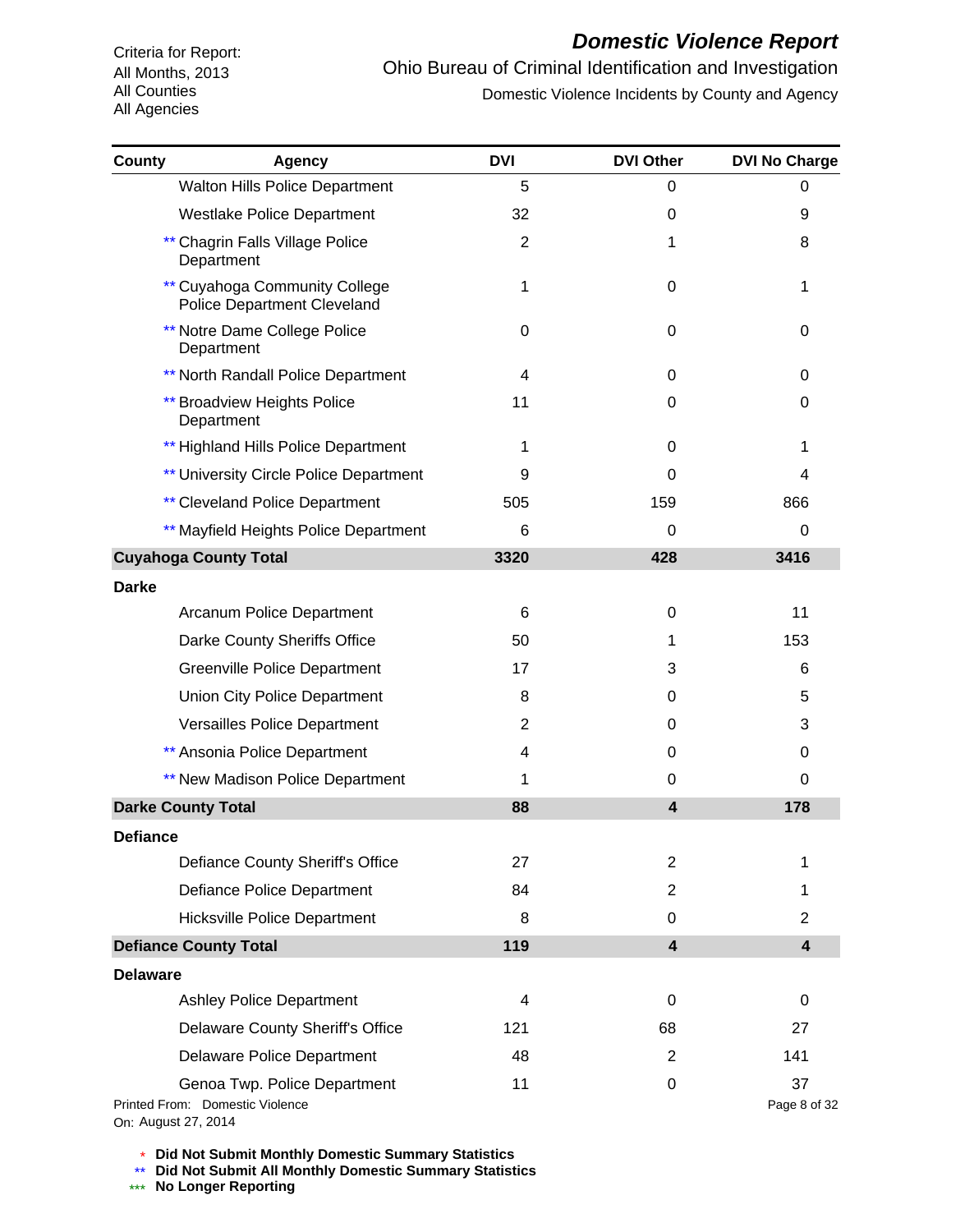#### *Domestic Violence Report*

Ohio Bureau of Criminal Identification and Investigation Domestic Violence Incidents by County and Agency

| County           | <b>Agency</b>                                      | <b>DVI</b>     | <b>DVI Other</b> | <b>DVI No Charge</b> |
|------------------|----------------------------------------------------|----------------|------------------|----------------------|
|                  | <b>Powell Police Department</b>                    | 3              | 1                | 5                    |
|                  | <b>** Preservation Parks of Delaware</b><br>County | 0              | 0                | 0                    |
|                  | ** Shawnee Hills Police Department                 | 0              | 0                | 0                    |
|                  | <b>** Sunbury Police Department</b>                | 4              | 1                | 3                    |
|                  | <b>Delaware County Total</b>                       | 191            | 72               | 213                  |
| Erie             |                                                    |                |                  |                      |
|                  | <b>Bayview Police Department</b>                   | 1              | 0                | 5                    |
|                  | <b>Berlin Heights Police Department</b>            | 0              | 0                | 11                   |
|                  | Castalia Police Department                         | 2              | 1                | 9                    |
|                  | <b>Erie County Sheriffs Office</b>                 | 37             | 19               | 28                   |
|                  | Erie Metroparks Police Department                  | 0              | 0                | $\mathbf 0$          |
|                  | Huron Police Department                            | 25             | 6                | 29                   |
|                  | Kelleys Island Police Department                   | 0              | 0                | 0                    |
|                  | Milan Police Department                            | 0              | 0                | 0                    |
|                  | <b>Ohio Veterans Home Police</b><br>Department     | 0              | 0                | 3                    |
|                  | Sandusky Police Department                         | 216            | 130              | 24                   |
|                  | <b>** Vermilion Police Department</b>              | 15             | 0                | 12                   |
|                  | <b>Erie County Total</b>                           | 296            | 156              | 121                  |
| <b>Fairfield</b> |                                                    |                |                  |                      |
|                  | <b>Fairfield County Sheriffs Office</b>            | 101            | $\overline{7}$   | 71                   |
|                  | Lancaster Police Department                        | 206            | 26               | 98                   |
|                  | ** Millersport Police Department                   | 5              | 1                | 10                   |
|                  | <b>Pickerington Police Department</b>              | 24             | 1                | 20                   |
|                  | <b>** Baltimore Police Department</b>              | 0              | 0                | 1                    |
|                  | ** Sugar Grove Police Department                   | 1              | 1                | 0                    |
|                  | <b>** Dublin Police Department</b>                 | $\overline{2}$ | 0                | 1                    |
|                  | <b>Fairfield County Total</b>                      | 339            | 36               | 201                  |
| <b>Fayette</b>   |                                                    |                |                  |                      |
|                  | <b>Fayette County Sheriff's Office</b>             | 86             | $\overline{2}$   | 16                   |
|                  | <b>Washington Court House Police</b><br>Dept.      | 53             | 0                | 2                    |
|                  | <b>Fayette County Total</b>                        | 139            | $\mathbf{2}$     | 18                   |
|                  |                                                    |                |                  |                      |

On: August 27, 2014Printed From: Domestic Violence Page 9 of 32

\* **Did Not Submit Monthly Domestic Summary Statistics**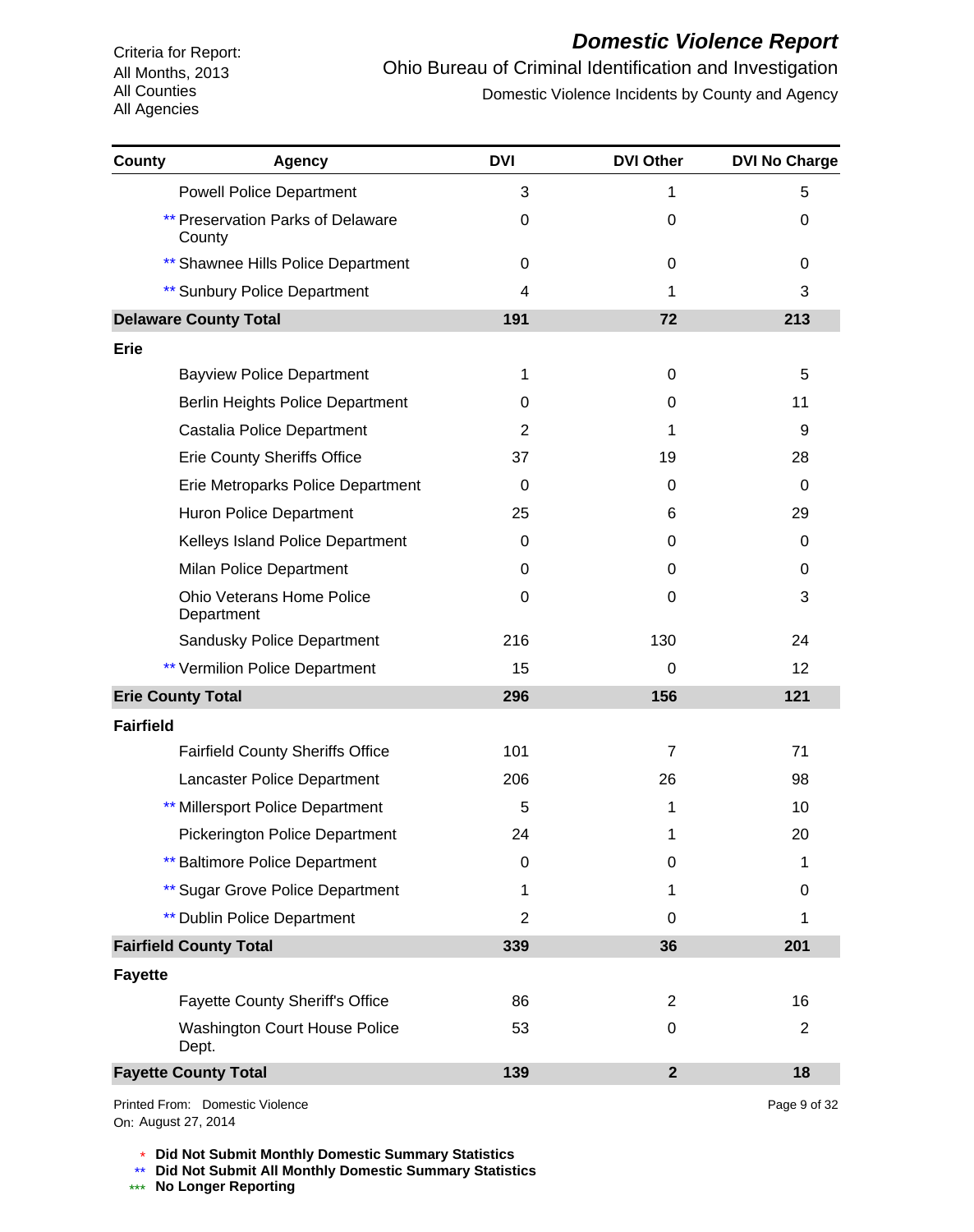# *Domestic Violence Report*

Ohio Bureau of Criminal Identification and Investigation Domestic Violence Incidents by County and Agency

| <b>County</b>   | <b>Agency</b>                                                                               | <b>DVI</b> | <b>DVI Other</b> | <b>DVI No Charge</b> |
|-----------------|---------------------------------------------------------------------------------------------|------------|------------------|----------------------|
| <b>Franklin</b> |                                                                                             |            |                  |                      |
|                 | <b>Bexley Police Department</b>                                                             | 28         | 3                | 21                   |
|                 | <b>Blendon Twp. Police Department</b>                                                       | 15         | 0                | 40                   |
|                 | <b>Columbus Airport Authority</b>                                                           | 5          | 1                | 0                    |
|                 | <b>Columbus Police Department</b>                                                           | 3830       | 2160             | 1893                 |
|                 | <b>Columbus State Community College</b><br><b>Police Department</b>                         | 0          | 0                | 0                    |
|                 | <b>Franklin County Sheriff's Office</b>                                                     | 453        | 410              | 20                   |
|                 | Franklin Twp. Police Department                                                             | 48         | 0                | 3                    |
|                 | Gahanna Police Department                                                                   | 48         | 0                | 1                    |
|                 | <b>Grandview Heights Police</b><br>Department                                               | 3          | 0                | $\overline{2}$       |
|                 | <b>Grove City Police Department</b>                                                         | 74         | $\overline{2}$   | 13                   |
|                 | <b>Groveport Police Department</b>                                                          | 19         | 19               | 14                   |
|                 | Harrisburg Police Department                                                                | 0          | 0                | 0                    |
|                 | <b>Hilliard Police Department</b>                                                           | 34         | 0                | 31                   |
|                 | Madison Twp. Police Department                                                              | 63         | 0                | 166                  |
|                 | ** Mifflin Twp. Police Department                                                           | 23         | 0                | 2                    |
|                 | ** New Albany Police Department                                                             | 5          | $\Omega$         | 0                    |
|                 | <b>** Obetz Police Department</b>                                                           | 63         | 27               | 36                   |
|                 | <b>** Ohio State University Police</b><br>Department                                        | 4          | 0                | $\overline{2}$       |
|                 | <b>** Otterbein University Police</b><br>Department                                         | 0          | 0                | 0                    |
|                 | Reynoldsburg Police Department                                                              | 111        | 3                | 44                   |
|                 | Sharon Twp. Police Department                                                               | 5          | 0                | 1                    |
|                 | <b>Upper Arlington Police Department</b>                                                    | 8          | 0                | 0                    |
|                 | Westerville Police Department                                                               | 55         | 28               | 45                   |
|                 | <b>Whitehall Police Department</b>                                                          | 137        | $\overline{2}$   | 60                   |
|                 | <b>Worthington Police Department</b>                                                        | 12         | 7                | 11                   |
|                 | ** Perry Twp. Police Department                                                             | 3          | 0                | 0                    |
|                 | ** Minerva Park Police Department                                                           | 3          | 0                | 0                    |
|                 | <b>** Brice Police Department</b>                                                           | 0          | 0                | 1                    |
|                 | <b>** Dublin Police Department</b>                                                          | 16         | 0                | 4                    |
|                 | ** Clinton Twp. Police Department<br>Printed From: Domestic Violence<br>On: August 27, 2014 | 1          | 0                | 0<br>Page 10 of 32   |

\* **Did Not Submit Monthly Domestic Summary Statistics**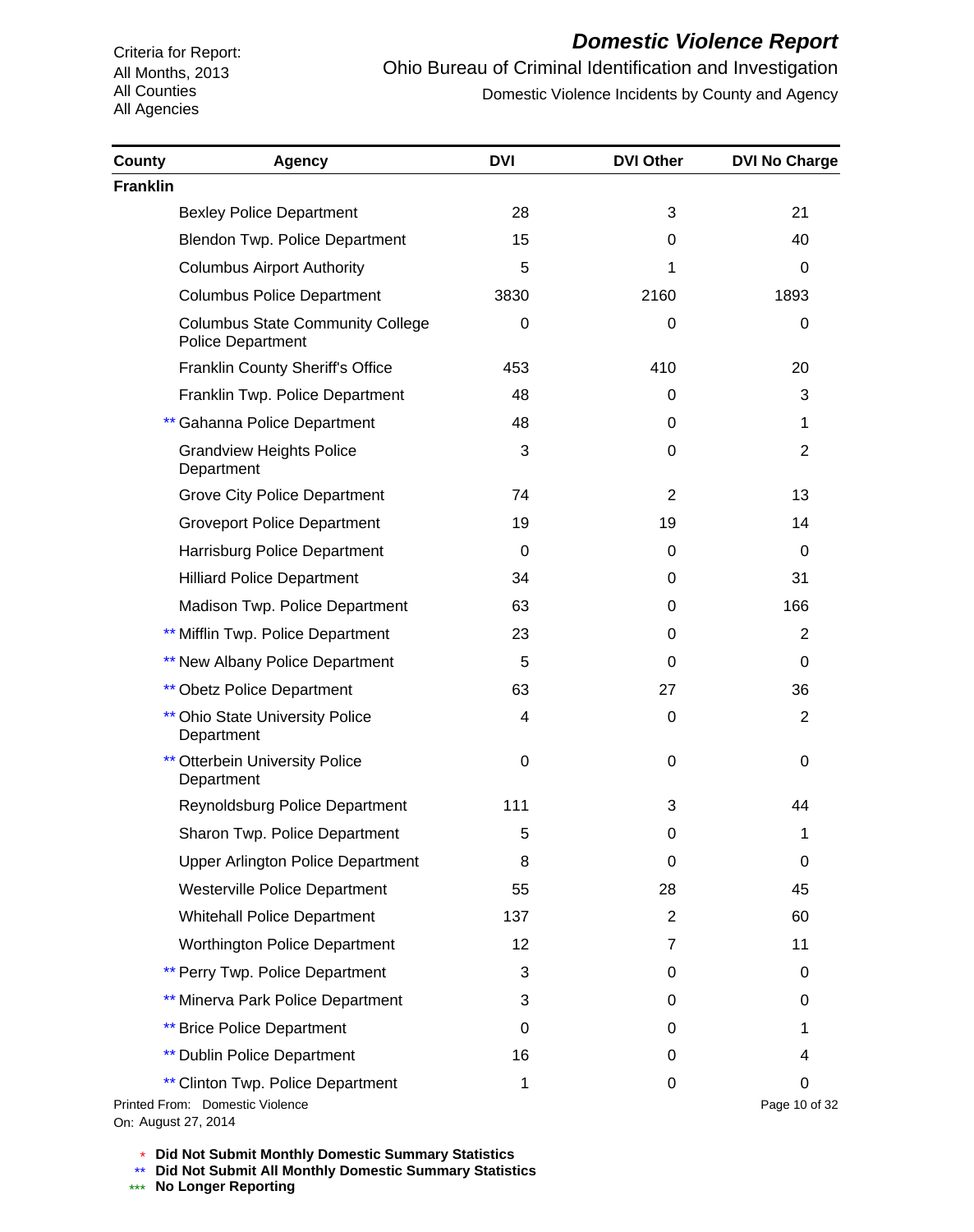# *Domestic Violence Report*

Ohio Bureau of Criminal Identification and Investigation Domestic Violence Incidents by County and Agency

| County        | <b>Agency</b>                                    | <b>DVI</b>     | <b>DVI Other</b> | <b>DVI No Charge</b> |
|---------------|--------------------------------------------------|----------------|------------------|----------------------|
|               | <b>Franklin County Total</b>                     | 5066           | 2662             | 2410                 |
| <b>Fulton</b> |                                                  |                |                  |                      |
|               | <b>Archbold Police Department</b>                | 21             | 1                | 6                    |
|               | Delta Police Department                          | 8              | 0                | 1                    |
|               | ** Fulton County Sheriffs Office                 | 34             | 2                | $\overline{7}$       |
|               | <b>Swanton Police Department</b>                 | 11             | 1                | 11                   |
|               | ** Wauseon Police Department                     | 27             | 6                | 44                   |
|               | <b>** Fayette Police Department</b>              | 1              | 0                | 10                   |
|               | <b>Fulton County Total</b>                       | 102            | 10               | 79                   |
| Gallia        |                                                  |                |                  |                      |
|               | <b>Gallia County Sheriffs Office</b>             | 60             | $\overline{2}$   | 111                  |
|               | <b>Gallipolis Police Department</b>              | 61             | 3                | 71                   |
|               | University of Rio Grande Police<br>Department    | 0              | 0                | 0                    |
|               | ** Rio Grande P.D.                               | 5              | 0                | $\overline{2}$       |
|               | ** University of Rio Grande Police<br>Department | 1              | 0                | 0                    |
|               | <b>Gallia County Total</b>                       | 127            | 5                | 184                  |
| Geauga        |                                                  |                |                  |                      |
|               | Bainbridge Twp. Police Department                | $\overline{7}$ | 0                | 49                   |
|               | <b>Chardon Police Department</b>                 | 7              | 0                | 13                   |
|               | <b>Chester Twp. Police Department</b>            | 8              | 4                | 9                    |
|               | <b>Geauga County Sheriffs Office</b>             | 82             | 15               | 317                  |
|               | Russell Twp. Police Department                   | $\overline{2}$ | 0                | 1                    |
|               | South Russell Police Department                  | 4              | $\mathbf 0$      | 18                   |
|               | Thompson Township Police<br>Department           | $\mathbf 0$    | 0                | 1                    |
|               | ** Middlefield Police Department                 | 1              | 0                | 3                    |
|               | <b>** Burton Police Department</b>               | 1              | 0                | 0                    |
|               | <b>Geauga County Total</b>                       | 112            | 19               | 411                  |
| <b>Greene</b> |                                                  |                |                  |                      |
|               | <b>Beavercreek Police Department</b>             | 68             | 0                | 34                   |
|               | <b>Bellbrook Police Department</b>               | 15             | 0                | 2                    |
|               | <b>Central State Univ Police</b>                 | $\mathbf 0$    | 0                | 1                    |
|               |                                                  |                |                  |                      |

On: August 27, 2014Printed From: Domestic Violence Page 11 of 32

\* **Did Not Submit Monthly Domestic Summary Statistics**

**Did Not Submit All Monthly Domestic Summary Statistics**

<u>\*\*</u> Did Not Submit All M®<br><mark>\*\*\*</mark> No Longer Reporting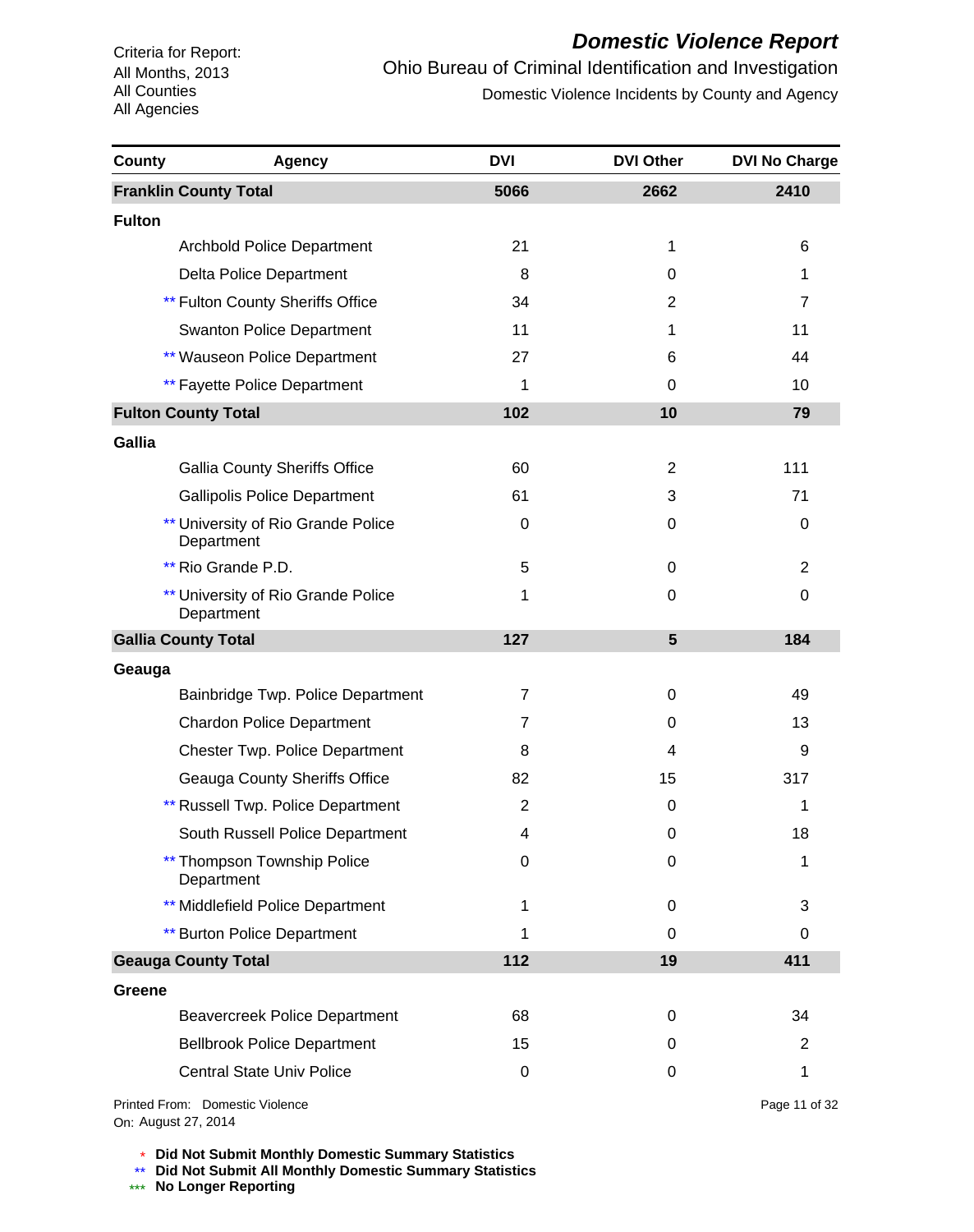# *Domestic Violence Report*

Ohio Bureau of Criminal Identification and Investigation Domestic Violence Incidents by County and Agency

| County          | <b>Agency</b>                                       | <b>DVI</b>     | <b>DVI Other</b> | <b>DVI No Charge</b> |
|-----------------|-----------------------------------------------------|----------------|------------------|----------------------|
|                 | Department                                          |                |                  |                      |
|                 | <b>Fairborn Police Department</b>                   | 125            | 0                | 57                   |
|                 | <b>Greene County Sheriff's Office</b>               | 368            | 176              | 59                   |
|                 | Jamestown Police Department                         | 20             | 0                | 6                    |
|                 | Sugarcreek Twp. Police Department                   | 14             | 0                | 3                    |
|                 | <b>Wright State University Police</b><br>Department | 1              | 0                | 0                    |
|                 | Xenia Police Department                             | 222            | 0                | 114                  |
|                 | <b>Yellow Springs Police Department</b>             | 3              | 0                | 0                    |
|                 | ** Cedarville Police Department                     | 0              | 0                | 0                    |
|                 | <b>Greene County Total</b>                          | 836            | 176              | 276                  |
| <b>Guernsey</b> |                                                     |                |                  |                      |
|                 | <b>Guernsey County Sheriff's Office</b>             | 63             | 7                | 100                  |
|                 | Senecaville Police Department                       | 0              | 0                | 0                    |
|                 | ** Cambridge Police Department                      | 24             | 1                | 5                    |
|                 | ** Byesville Police Department                      | 0              | 0                | 1                    |
|                 | <b>Guernsey County Total</b>                        | 87             | 8                | 106                  |
| <b>Hamilton</b> |                                                     |                |                  |                      |
|                 | <b>Addyston Police Department</b>                   | 6              | $\overline{2}$   | 7                    |
|                 | Amberley Village Police Department                  | 1              | 0                | 0                    |
|                 | ** Arlington Heights Police Department              | 3              | 0                | 7                    |
|                 | <b>Blue Ash Police Department</b>                   | 11             | 0                | 2                    |
|                 | Cincinnati Police Department                        | 1609           | 189              | 0                    |
|                 | <b>Cleves Police Department</b>                     | 4              | 0                | 0                    |
|                 | Colerain Twp. Police Department                     | 48             | 2                | 24                   |
|                 | ** Deer Park Police Department                      | 5              | 0                | 2                    |
|                 | Delhi Twp. Police Department                        | 26             | 2                | 1                    |
|                 | <b>Evendale Police Department</b>                   | $\overline{2}$ | 0                | 4                    |
|                 | <b>Fairfax Police Department</b>                    | 10             | 0                | 4                    |
|                 | <b>Forest Park Police Department</b>                | 48             | 0                | 9                    |
|                 | <b>Glendale Police Department</b>                   | 4              | 1                | 0                    |
|                 | <b>Golf Manor Police Department</b>                 | 12             | 6                | 38                   |
|                 | Great Parks of Hamilton County                      | 0              | 0                | 1                    |

On: August 27, 2014Printed From: Domestic Violence

\* **Did Not Submit Monthly Domestic Summary Statistics**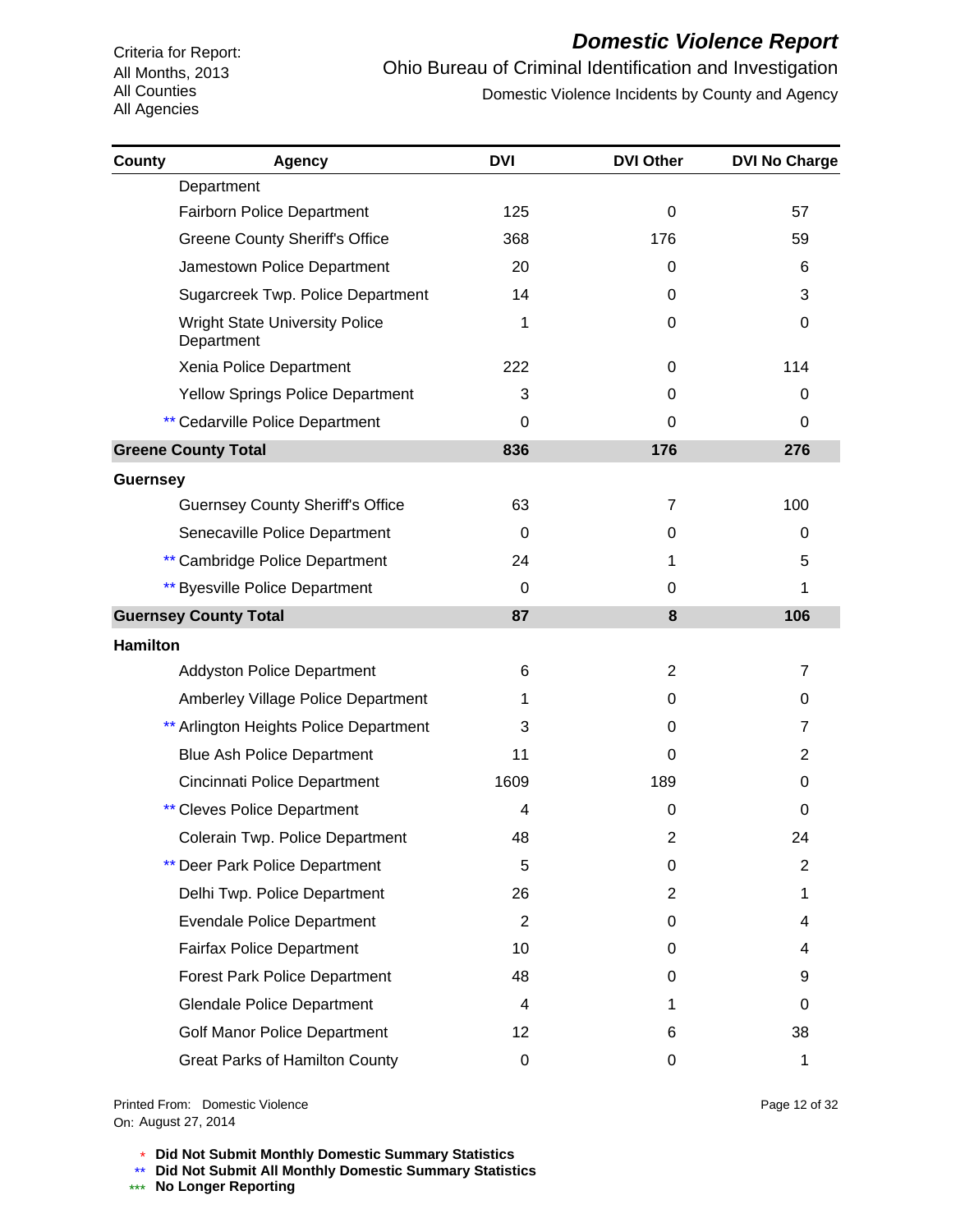#### *Domestic Violence Report*

Ohio Bureau of Criminal Identification and Investigation Domestic Violence Incidents by County and Agency

| County | <b>Agency</b>                                                  | <b>DVI</b>     | <b>DVI Other</b> | <b>DVI No Charge</b> |
|--------|----------------------------------------------------------------|----------------|------------------|----------------------|
|        | <b>** Greenhills Police Department</b>                         | $\overline{2}$ | 0                | 0                    |
|        | Harrison Police Department                                     | 19             | 0                | 2                    |
|        | Indian Hill Police Department                                  | 4              | 0                | 0                    |
|        | <b>Lockland Police Department</b>                              | 17             | 1                | 65                   |
|        | <b>Loveland Police Department</b>                              | 32             | 1                | 3                    |
|        | Madeira Police Department                                      | 3              | 1                | 13                   |
|        | <b>Mariemont Police Department</b>                             | 3              | 0                | 5                    |
|        | <b>Montgomery Police Department</b>                            | 5              | 1                | 1                    |
|        | Mount Healthy Police Department                                | 35             | 1                | 0                    |
|        | Newtown Police Department                                      | 4              | 0                | 0                    |
|        | <b>Reading Police Department</b>                               | 25             | 0                | 1                    |
|        | ** Saint Bernard Police Department                             | 3              | 0                | 0                    |
|        | ** Silverton Police Department                                 | 8              | 0                | 1                    |
|        | Springdale Police Department                                   | 31             | 1                | 17                   |
|        | Springfield Twp. Police Department                             | 162            | 0                | 3                    |
|        | <b>Terrace Park Police Department</b>                          | 0              | 0                | 0                    |
|        | ** Woodlawn Police Department                                  | 7              | 1                | 16                   |
|        | <b>Wyoming Police Department</b>                               | 6              | 0                | 0                    |
|        | <b>** Cheviot Police Department</b>                            | 3              | 0                | 0                    |
|        | ** College of Mount St. Joseph Police<br>Department            | 0              | 0                | 0                    |
|        | ** University of Cincinnati Campus<br><b>Police Department</b> | 1              | 0                | 0                    |
|        | <b>Elmwood Place Police Department</b>                         | 12             | 0                | 0                    |
|        | ** North College Hill Police Department                        | 8              | 0                | 22                   |
|        | <b>** Sharonville Police Department</b>                        | 6              | 0                | 8                    |
|        | ** Xavier University Police Department                         | 0              | 0                | 0                    |
|        | ** Cincinnati State College Campus<br><b>Police Department</b> | 0              | 0                |                      |
|        | ** Hamilton County Sheriff's Office                            | 87             | 0                | 54                   |
|        | ** Lincoln Heights Police Department                           | 4              | 1                | 47                   |
|        | <b>** Norwood Police Department</b>                            | 12             | 5                | 8                    |
|        | <b>Hamilton County Total</b>                                   | 2288           | 215              | 366                  |

#### **Hancock**

On: August 27, 2014Printed From: Domestic Violence

\* **Did Not Submit Monthly Domestic Summary Statistics**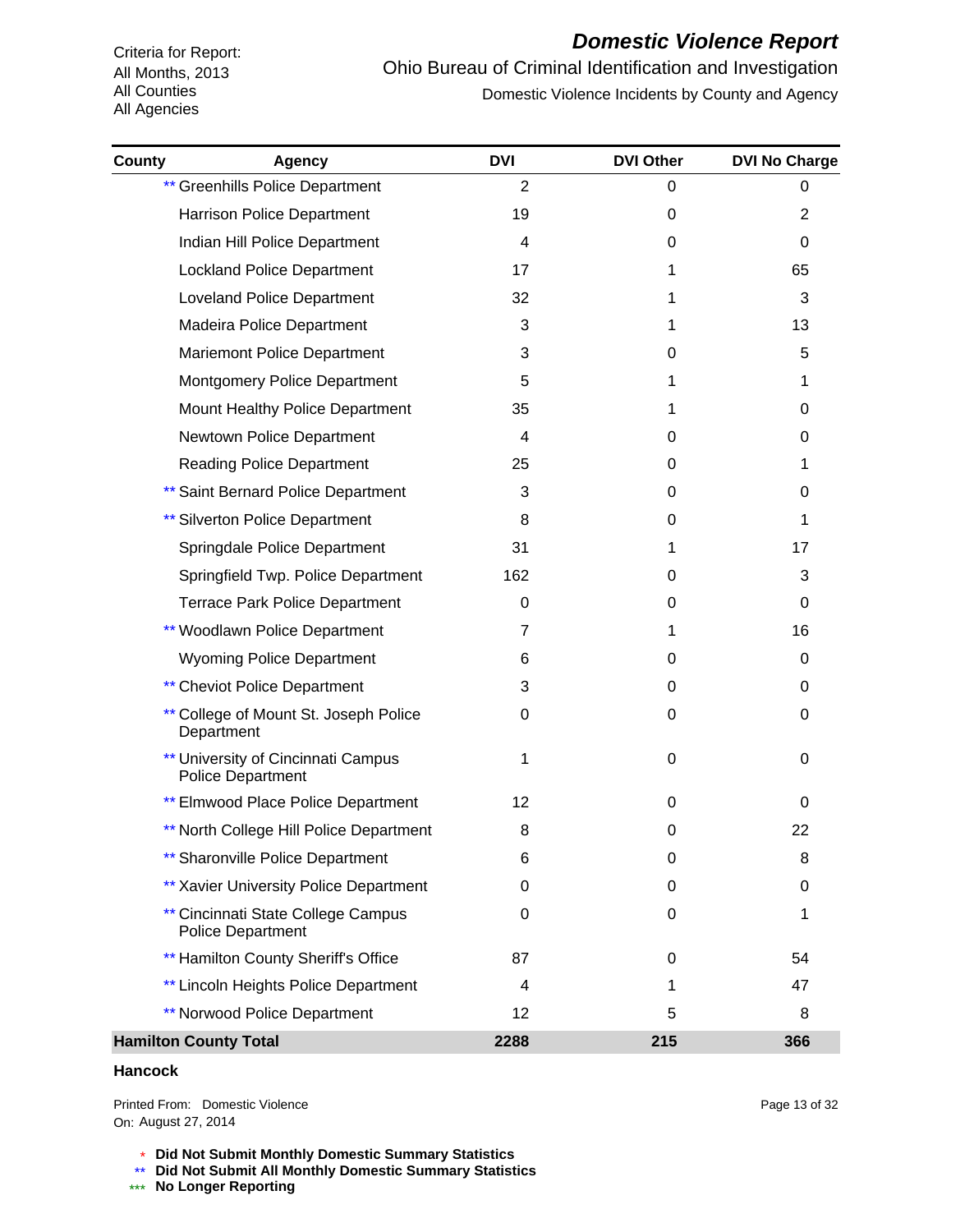# *Domestic Violence Report*

Ohio Bureau of Criminal Identification and Investigation Domestic Violence Incidents by County and Agency

| <b>County</b>   | <b>Agency</b>                      | <b>DVI</b>     | <b>DVI Other</b> | <b>DVI No Charge</b> |
|-----------------|------------------------------------|----------------|------------------|----------------------|
|                 | <b>Findlay Police Department</b>   | 203            | 8                | 233                  |
|                 | ** Hancock County Sheriff's Office | 80             | 0                | 11                   |
|                 | ** McComb Police Department        | 0              | 0                | 0                    |
|                 | <b>Hancock County Total</b>        | 283            | 8                | 244                  |
| <b>Hardin</b>   |                                    |                |                  |                      |
|                 | Ada Police Department              | $\overline{7}$ | 1                | 6                    |
|                 | <b>Forest Police Department</b>    | 6              | 0                | 1                    |
|                 | Kenton Police Department           | 15             | 0                | 9                    |
|                 | <b>Hardin County Total</b>         | 28             | $\mathbf{1}$     | 16                   |
| <b>Harrison</b> |                                    |                |                  |                      |
|                 | <b>Cadiz Police Department</b>     | 5              | 0                | 0                    |
|                 | Harrison County Sheriff's Office   | 11             | 14               | 19                   |
|                 | Jewett Police Department           | 1              | 0                | 1                    |
|                 | ** New Athens Police Department    | 0              | $\Omega$         | 1                    |
|                 | <b>Harrison County Total</b>       | 17             | 14               | 21                   |
| <b>Henry</b>    |                                    |                |                  |                      |
|                 | <b>Deshler Police Department</b>   | 2              | 1                | 0                    |
|                 | <b>** Hamler Police Department</b> | 0              | 0                | 0                    |
|                 | Henry County Sheriffs Office       | 36             | 1                | 11                   |
|                 | Napoleon Police Department         | 38             | 3                | 116                  |
|                 | <b>Henry County Total</b>          | 76             | $5\phantom{1}$   | 127                  |
| Highland        |                                    |                |                  |                      |
|                 | ** Highland County Sheriffs Office | 45             | 1                | 11                   |
|                 | Leesburg Police Department         | 5              | 0                | 4                    |
|                 | ** Lynchburg Police Department     | $\overline{2}$ | 0                | 0                    |
|                 | ** Mowrystown Police Department    | 1              | 1                | 1                    |
|                 | ** Hillsboro Police Department     | 18             | 3                | $\overline{c}$       |
|                 | ** Highland Police Department      | 0              | 0                | 0                    |
|                 | <b>Highland County Total</b>       | 71             | $5\phantom{1}$   | 18                   |
| <b>Hocking</b>  |                                    |                |                  |                      |
|                 | ** Laurelville Police Department   | 1              | 0                | 1                    |
|                 | Logan Police Department            | 34             | $\overline{2}$   | 21                   |
|                 | ** Hocking County Sheriff's Office | 43             | 24               | 27                   |
|                 |                                    |                |                  |                      |

On: August 27, 2014Printed From: Domestic Violence Page 14 of 32

\* **Did Not Submit Monthly Domestic Summary Statistics**

**Did Not Submit All Monthly Domestic Summary Statistics**

<u>\*\*</u> Did Not Submit All M®<br><mark>\*\*\*</mark> No Longer Reporting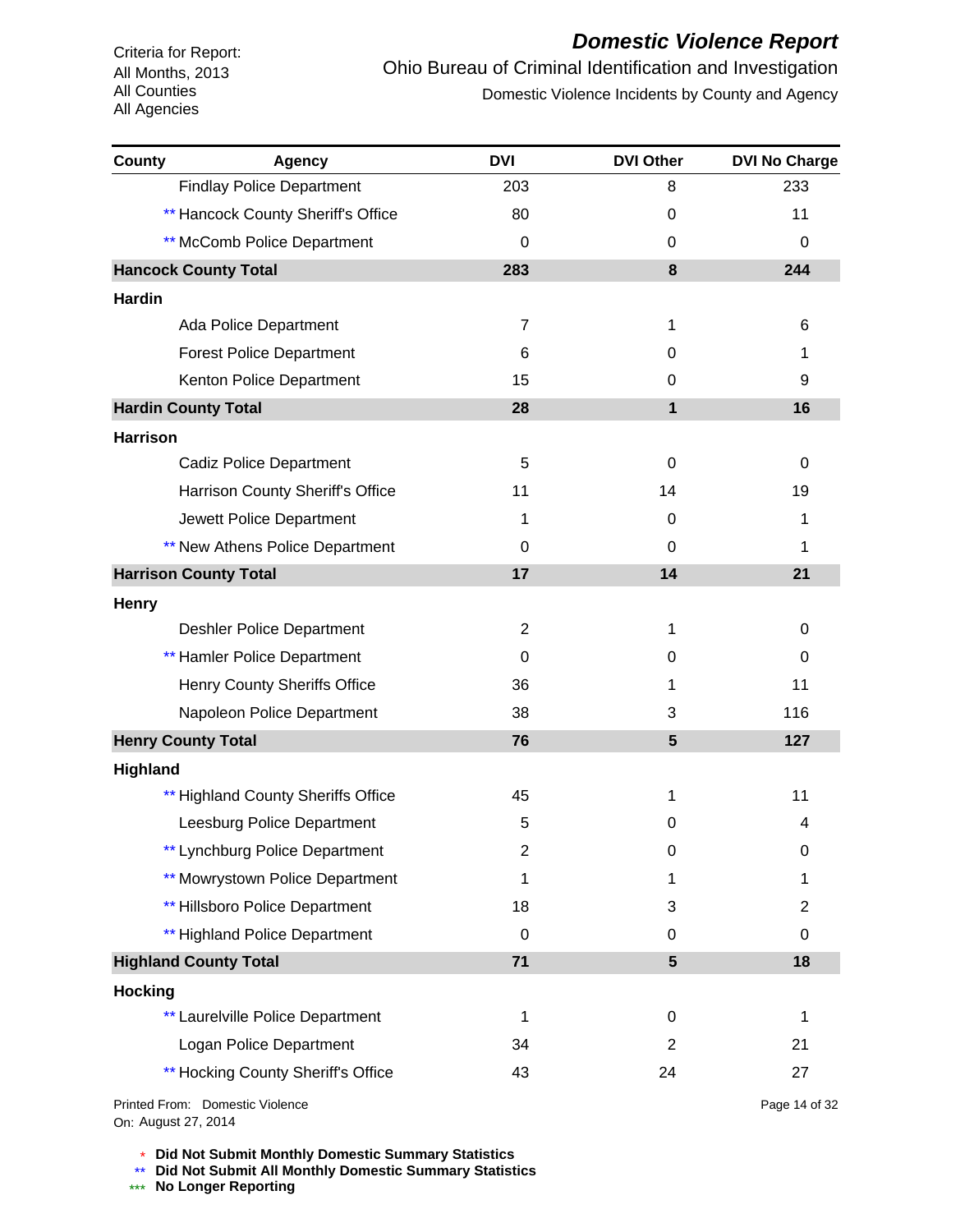#### *Domestic Violence Report*

Ohio Bureau of Criminal Identification and Investigation Domestic Violence Incidents by County and Agency

| County           | <b>Agency</b>                          | <b>DVI</b> | <b>DVI Other</b> | <b>DVI No Charge</b> |
|------------------|----------------------------------------|------------|------------------|----------------------|
|                  | <b>Hocking County Total</b>            | 78         | 26               | 49                   |
| <b>Holmes</b>    |                                        |            |                  |                      |
|                  | <b>Glenmont Police Department</b>      | 0          | 0                | 0                    |
|                  | Holmes County Sheriff's Office         | 62         | 6                | 48                   |
|                  | Millersburg Police Department          | 30         | 0                | 0                    |
|                  | ** Nashville Police Department         | 0          | 0                | 0                    |
|                  | <b>Holmes County Total</b>             | 92         | $6\phantom{1}$   | 48                   |
| Huron            |                                        |            |                  |                      |
|                  | <b>** Bellevue Police Department</b>   | 10         | 1                | 3                    |
|                  | <b>Greenwich Police Department</b>     | 6          | 10               | 10                   |
|                  | Huron County Sheriff's Office          | 18         | 0                | 5                    |
|                  | Monroeville Police Department          | 2          | 1                | $\overline{2}$       |
|                  | New London Police Department           | 6          | 13               | 74                   |
|                  | Norwalk Police Department              | 42         | 5                | 10                   |
|                  | ** Wakeman Police Department           | 1          | 0                | $\overline{2}$       |
|                  | <b>Willard Police Department</b>       | 15         | 0                | 4                    |
|                  | <b>Huron County Total</b>              | 100        | 30               | 110                  |
| <b>Jackson</b>   |                                        |            |                  |                      |
|                  | Jackson County Sheriff's Office        | 39         | 0                | 45                   |
|                  | Oak Hill Police Department             | 1          | 0                | 4                    |
|                  | <b>Wellston Police Department</b>      | 12         | 2                | 3                    |
|                  | ** Jackson Police Department           | 9          | 0                | 0                    |
|                  | <b>Jackson County Total</b>            | 61         | $\overline{2}$   | 52                   |
| <b>Jefferson</b> |                                        |            |                  |                      |
|                  | Adena Police Department                | 0          | 0                | 0                    |
|                  | Cross Creek Twp. Police<br>Department  | 2          | 0                | 1                    |
|                  | <b>Empire Police Department</b>        | 0          | 0                | 0                    |
|                  | Jefferson County Sheriff's Office      | 48         | 9                | 46                   |
|                  | ** Mount Pleasant Police Department    | 2          | 1                | 1                    |
|                  | Saline Twp. Police Department          | 2          | 0                | 1                    |
|                  | <b>** Smithfield Police Department</b> | 0          | 0                | 3                    |
|                  | Steubenville Police Department         | 113        | 4                | 9                    |

On: August 27, 2014Printed From: Domestic Violence Page 15 of 32

\* **Did Not Submit Monthly Domestic Summary Statistics**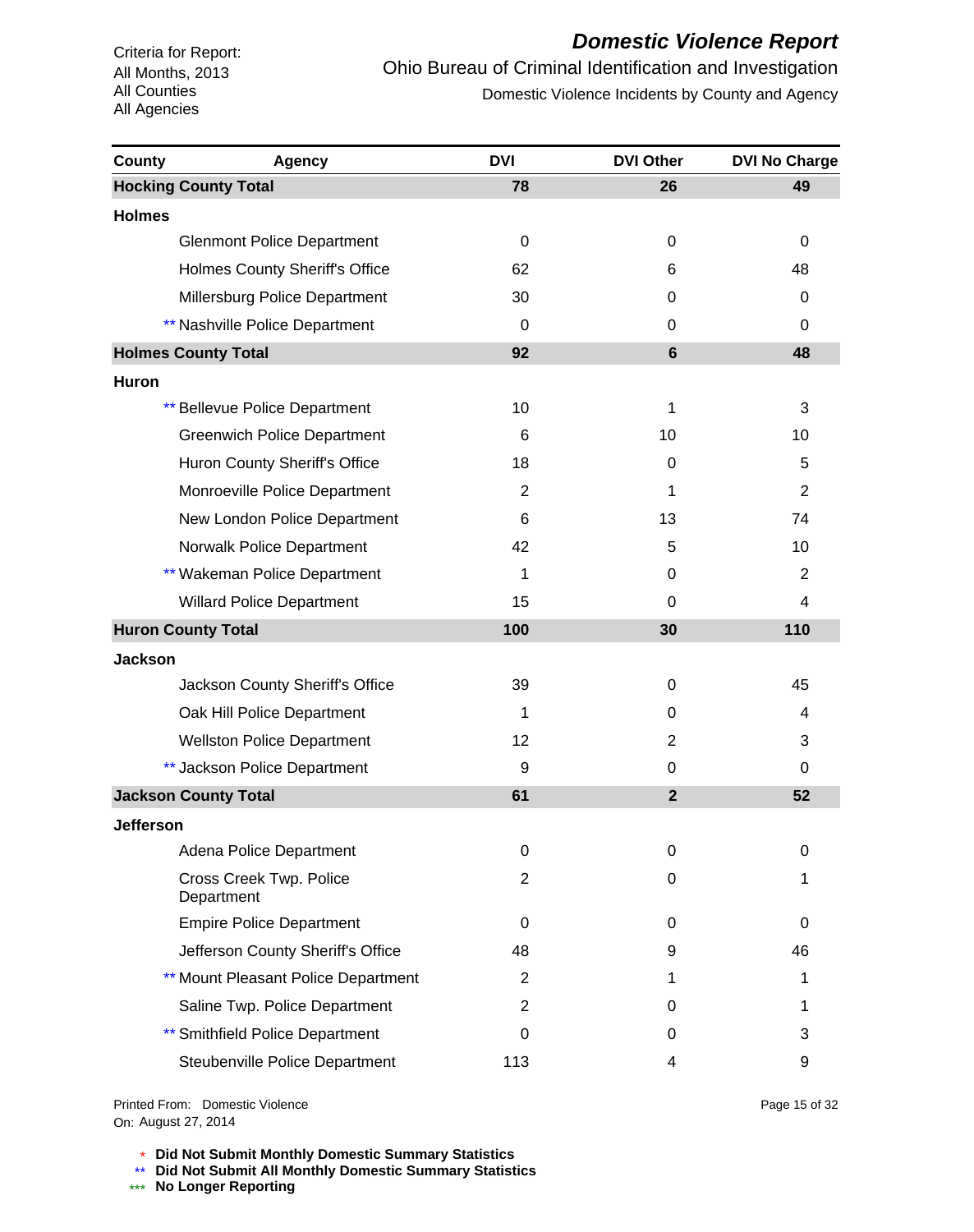# *Domestic Violence Report*

Ohio Bureau of Criminal Identification and Investigation Domestic Violence Incidents by County and Agency

| <b>County</b> | <b>Agency</b>                                          | <b>DVI</b>     | <b>DVI Other</b> | <b>DVI No Charge</b> |
|---------------|--------------------------------------------------------|----------------|------------------|----------------------|
|               | <b>Stratton Police Department</b>                      | 0              | 0                | 0                    |
|               | <b>Toronto Police Department</b>                       | 19             | 6                | 18                   |
|               | ** Wintersville Police Department                      | 10             | 0                | 0                    |
|               | ** Dillonvale Police Department                        | 3              | 0                | $\overline{c}$       |
|               | ** Amsterdam Police Department                         | 0              | 0                | 0                    |
|               | <b>** Richmond Police Department</b>                   | 2              | 0                | 0                    |
|               | ** Bergholz Police Department                          | 0              | 0                | 0                    |
|               | ** Bloomingdale Police Department                      | 0              | 0                | 0                    |
|               | ** Mingo Junction Police Department                    | 2              | 0                | 4                    |
|               | ** New Alexandria Police Department                    | 0              | 0                | 0                    |
|               | <b>Jefferson County Total</b>                          | 203            | 20               | 85                   |
| <b>Knox</b>   |                                                        |                |                  |                      |
|               | Danville Police Department                             | $\overline{2}$ | 0                | 1                    |
|               | ** Fredericktown Police Department                     | 15             | 0                | 5                    |
|               | Knox County Sheriffs Office                            | 73             | 1                | 6                    |
|               | Mount Vernon Police Department                         | 52             | 10               | 55                   |
|               | <b>Knox County Total</b>                               | 142            | 11               | 67                   |
| Lake          |                                                        |                |                  |                      |
|               | Eastlake Police Department                             | 33             | 0                | 17                   |
|               | <b>Fairport Harbor Police Department</b>               | 13             | 2                | 25                   |
|               | <b>Grand River Police Department</b>                   | $\overline{2}$ | 1                | 4                    |
|               | Holden Arboretum Police<br>Department                  | 0              | 0                | 0                    |
|               | ** Kirtland Hills Police Department                    | 0              | 0                | 1                    |
|               | ** Kirtland Police Department                          | 6              | 0                | 1                    |
|               | Lake Metroparks Police Department                      | 0              | 0                | 0                    |
|               | <b>Lakeland Community College Police</b><br>Department | 0              | 0                | 0                    |
|               | Madison Twp. Police Department                         | 69             | 3                | 34                   |
|               | Madison Village Police Department                      | 4              | 0                | 6                    |
|               | Mentor On The Lake Police<br>Department                | 16             | 0                | 6                    |
|               | <b>Mentor Police Department</b>                        | 84             | 12 <sup>2</sup>  | 212                  |
|               | Painesville Police Department                          | 109            | 1                | 25                   |
|               |                                                        |                |                  |                      |

On: August 27, 2014Printed From: Domestic Violence Page 16 of 32

\* **Did Not Submit Monthly Domestic Summary Statistics**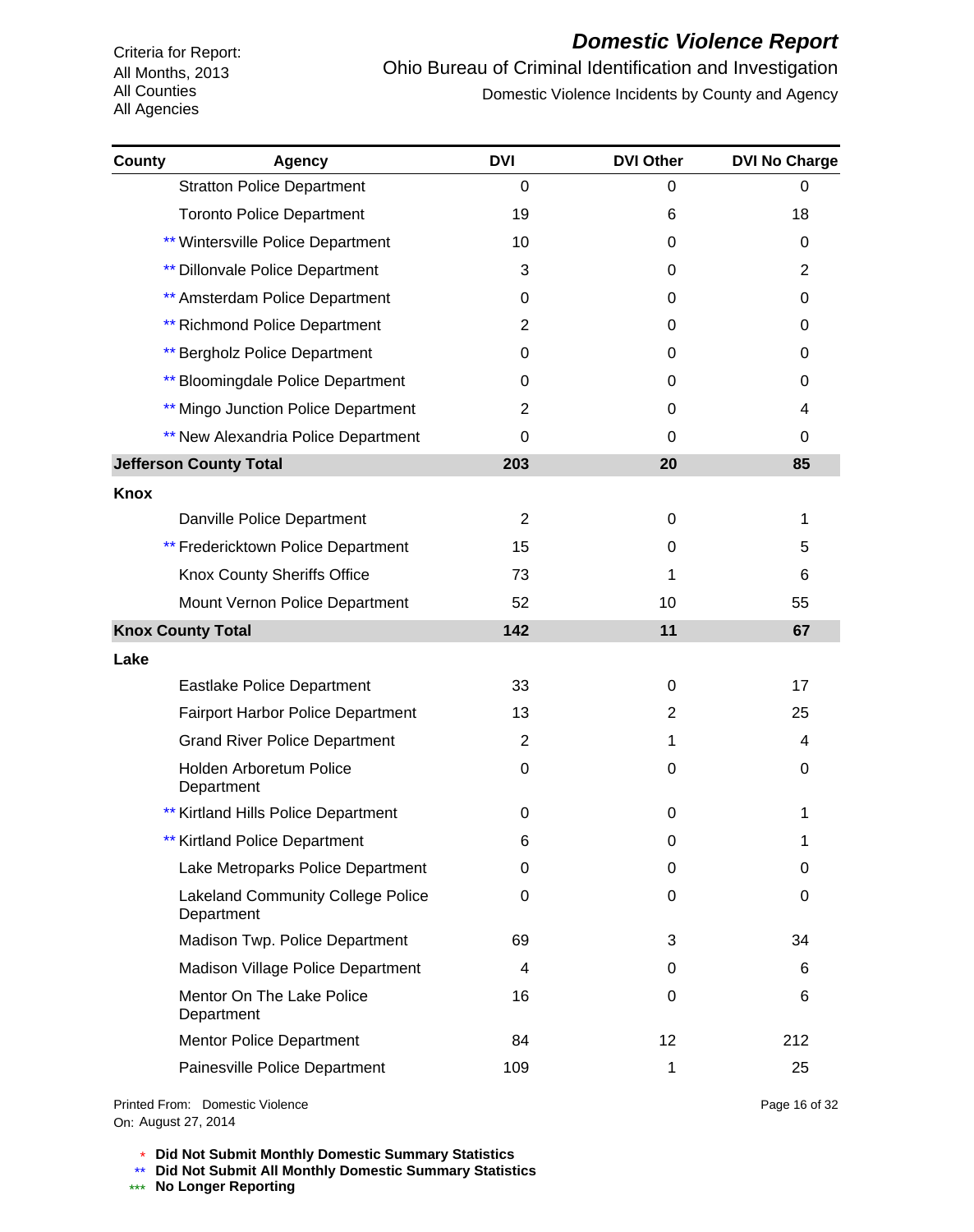# *Domestic Violence Report*

Ohio Bureau of Criminal Identification and Investigation Domestic Violence Incidents by County and Agency

| County          | <b>Agency</b>                            | <b>DVI</b>     | <b>DVI Other</b> | <b>DVI No Charge</b> |
|-----------------|------------------------------------------|----------------|------------------|----------------------|
|                 | Perry Village Police Department          | 5              | 7                | 11                   |
|                 | ** Waite Hill Police Department          | 0              | 0                | 0                    |
|                 | Wickliffe Police Department              | 30             | 2                | 33                   |
|                 | <b>Willowick Police Department</b>       | 33             | 2                | 38                   |
|                 | ** Willoughby Police Department          | 25             | 6                | 42                   |
|                 | <b>** North Perry Police Department</b>  | $\overline{2}$ | 0                | 0                    |
|                 | ** Timberlake Police Department          | 1              | 0                | 5                    |
|                 | <b>Lake County Total</b>                 | 432            | 36               | 460                  |
| <b>Lawrence</b> |                                          |                |                  |                      |
|                 | Coal Grove Police Department             | 13             | 0                | 0                    |
|                 | Ironton Police Department                | 62             | 0                | 0                    |
|                 | Lawrence County Sheriff's Office         | 240            | 1                | 0                    |
|                 | <b>** Proctorville Police Department</b> | 8              | 0                | 0                    |
|                 | South Point Police Department            | 19             | 0                | 5                    |
|                 | ** Hanging Rock Police Department        | 0              | 0                | 0                    |
|                 | ** Chesapeake Police Department          | 0              | 0                | 0                    |
|                 | <b>Lawrence County Total</b>             | 342            | $\mathbf{1}$     | 5                    |
| Licking         |                                          |                |                  |                      |
|                 | <b>Granville Police Department</b>       | 3              | 0                | 0                    |
|                 | Hartford Village Police Department       | 0              | 0                | 0                    |
|                 | <b>Heath Police Department</b>           | 39             | 12 <sup>2</sup>  | 57                   |
|                 | <b>Hebron Police Department</b>          | 4              | 1                | 34                   |
|                 | Johnstown Police Department              | 4              | 0                | 5                    |
|                 | <b>Licking County Sheriff's Office</b>   | 199            | 13               | 393                  |
|                 | <b>Newark Police Department</b>          | 333            | 44               | 84                   |
|                 | ** Pataskala Police Department           | 33             | 1                | 4                    |
|                 | Saint Louisville Police Department       | 0              | 0                | 1                    |
|                 | Utica Police Department                  | 9              | $\overline{2}$   | 0                    |
|                 | ** Kirkersville Police Department        | 0              | 0                | 0                    |
|                 | ** Buckeye Lake Police Department        | 1              | $\overline{c}$   | 5                    |
|                 | <b>Licking County Total</b>              | 625            | 75               | 583                  |
| Logan           |                                          |                |                  |                      |
|                 | <b>Bellefontaine Police Department</b>   | 36             | 12               | 55                   |
|                 | Printed From: Domestic Violence          |                |                  | Page 17 of 32        |

On: August 27, 2014

\* **Did Not Submit Monthly Domestic Summary Statistics**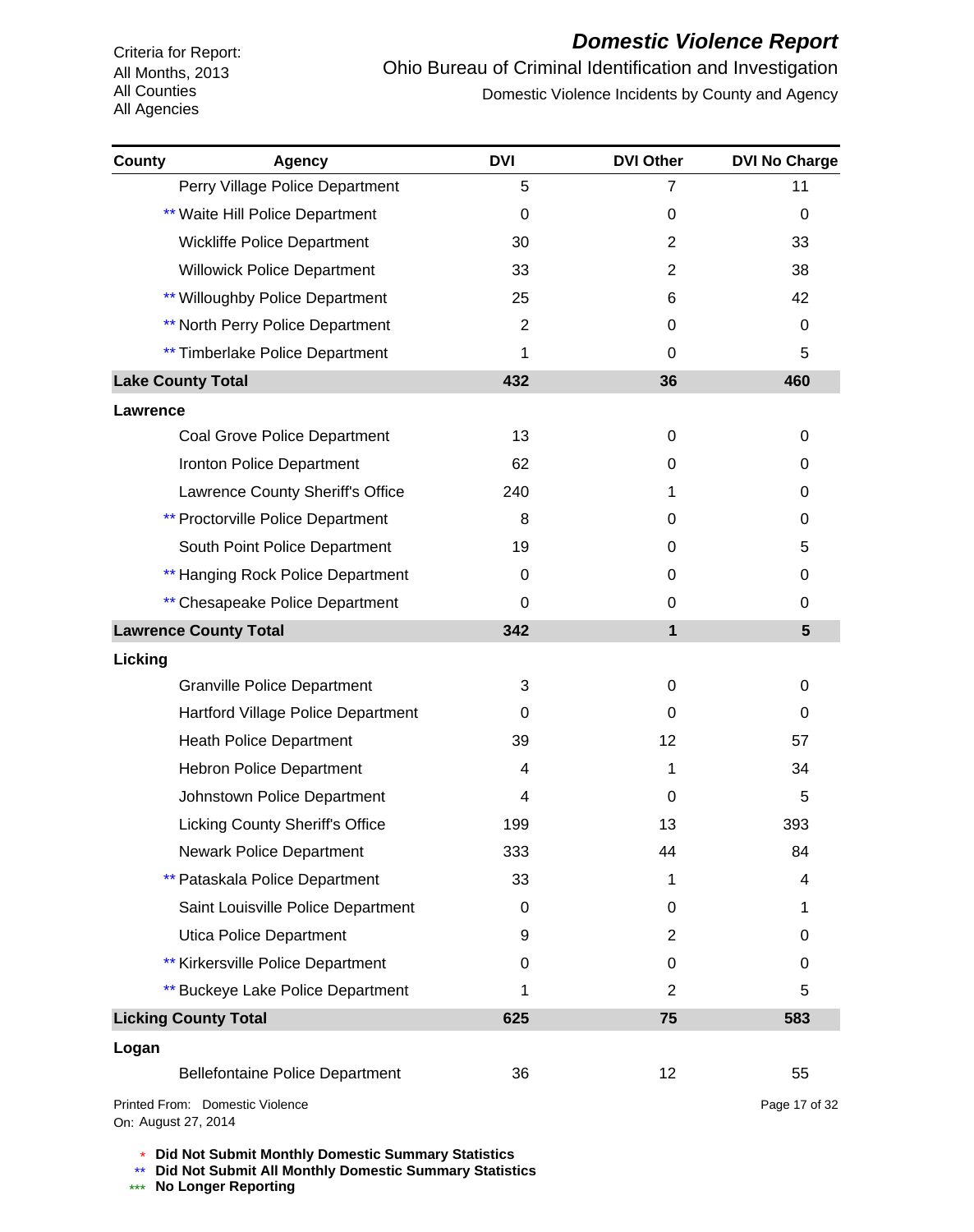# *Domestic Violence Report*

Ohio Bureau of Criminal Identification and Investigation Domestic Violence Incidents by County and Agency

| <b>County</b> | <b>Agency</b>                             | <b>DVI</b>     | <b>DVI Other</b> | <b>DVI No Charge</b> |
|---------------|-------------------------------------------|----------------|------------------|----------------------|
|               | <b>** Degraff Police Department</b>       | 1              | 0                | 0                    |
|               | Logan County Sheriff's Office             | 29             | 0                | $\overline{c}$       |
|               | <b>Russells Point Police Department</b>   | 14             | $\overline{2}$   | 0                    |
|               | ** West Liberty Police Department         | 0              | 0                | 2                    |
|               | <b>Logan County Total</b>                 | 80             | 14               | 59                   |
| Lorain        |                                           |                |                  |                      |
|               | <b>Amherst Police Department</b>          | 26             | $\overline{2}$   | 15                   |
|               | Avon Lake Police Department               | 24             | 1                | 15                   |
|               | Avon Police Department                    | 45             | 1                | 15                   |
|               | <b>Elyria Police Department</b>           | 61             | 3                | 95                   |
|               | <b>Grafton Police Department</b>          | $\overline{7}$ | 0                | 5                    |
|               | Kipton Police Department                  | 0              | 0                | 0                    |
|               | Lorain County Sheriff's Office            | 130            | 0                | 294                  |
|               | Lorain Police Department                  | 377            | 14               | 23                   |
|               | North Ridgeville Police Department        | 51             | 9                | 3                    |
|               | <b>Oberlin Police Department</b>          | 11             | 0                | 5                    |
|               | Sheffield Lake Police Department          | 33             | 20               | 131                  |
|               | Sheffield Village Police Department       | 11             | 0                | 3                    |
|               | South Amherst Police Department           | 1              | 0                | 3                    |
|               | ** LaGrange Police Department             | $\overline{2}$ | 1                | 1                    |
|               | <b>Lorain County Total</b>                | 779            | 51               | 608                  |
| Lucas         |                                           |                |                  |                      |
|               | Lucas County Sheriff's Office             | 81             | 9                | 0                    |
|               | Maumee Police Department                  | 65             | 1                | 4                    |
|               | Oregon Police Department                  | 46             | 0                | 5                    |
|               | <b>Ottawa Hills Police Department</b>     | $\overline{7}$ | 0                | 1                    |
|               | ** Sylvania Police Department             | 37             | 0                | 4                    |
|               | ** Sylvania Twp. Police Department        | 58             | 0                | 11                   |
|               | Toledo Metropolitan Park District         | 0              | 0                | 0                    |
|               | <b>** Toledo Police Department</b>        | 381            | 22               | 0                    |
|               | University of Toledo Police<br>Department | 1              | 0                | 0                    |
|               | Washington Twp. Police Department         | 11             | 0                | 10                   |

On: August 27, 2014Printed From: Domestic Violence Page 18 of 32

\* **Did Not Submit Monthly Domestic Summary Statistics**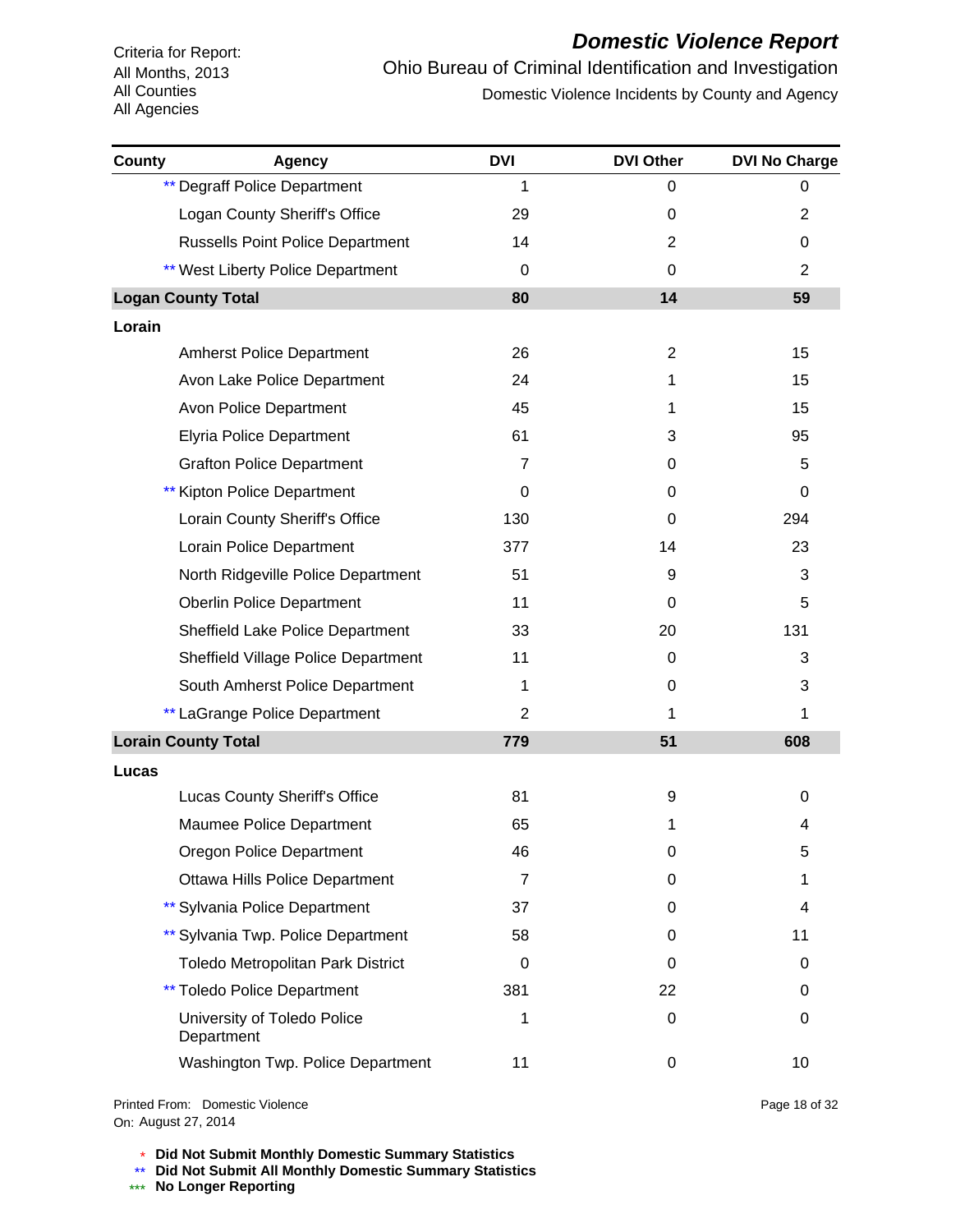# *Domestic Violence Report*

Ohio Bureau of Criminal Identification and Investigation Domestic Violence Incidents by County and Agency

| County          | <b>Agency</b>                                                                    | <b>DVI</b>     | <b>DVI Other</b> | <b>DVI No Charge</b> |
|-----------------|----------------------------------------------------------------------------------|----------------|------------------|----------------------|
|                 | Waterville Police Department                                                     | 14             | 0                | 0                    |
|                 | Waterville Twp. Police Department                                                | 0              | 0                | 0                    |
|                 | <b>Whitehouse Police Department</b>                                              | 8              | 1                | 12                   |
|                 | <b>** Toledo/Lucas County Port Authority</b><br><b>Police Department Swanton</b> | 0              | 0                | 0                    |
|                 | <b>** Berkey Police Department</b>                                               | 0              | 0                | 0                    |
|                 | <b>** Holland Police Department</b>                                              | $\overline{7}$ | 0                | 0                    |
|                 | <b>Lucas County Total</b>                                                        | 716            | 33               | 47                   |
| <b>Madison</b>  |                                                                                  |                |                  |                      |
|                 | London Police Department                                                         | 40             | 4                | 27                   |
|                 | ** Madison County Sheriff's Office                                               | 64             | 6                | 3                    |
|                 | <b>Plain City Police Department</b>                                              | 8              | 0                | 0                    |
|                 | West Jefferson Police Department                                                 | 30             | 1                | 0                    |
|                 | <b>Madison County Total</b>                                                      | 142            | 11               | 30                   |
| <b>Mahoning</b> |                                                                                  |                |                  |                      |
|                 | <b>Austintown Police Department</b>                                              | 93             | 0                | 338                  |
|                 | <b>Beaver Township Police Department</b>                                         | 21             | 0                | 1                    |
|                 | Boardman Police Department                                                       | 148            | 11               | 41                   |
|                 | <b>Canfield Police Department</b>                                                | 5              | 0                | 19                   |
|                 | Coitsville Twp. Police Department                                                | 6              | 0                | 0                    |
|                 | ** Jackson Twp. Police Department                                                | 7              | 0                | $\overline{2}$       |
|                 | <b>Mahoning County Sheriff's Office</b>                                          | 39             | 5                | 32                   |
|                 | New Middletown Police Department                                                 | 2              | $\overline{2}$   | 13                   |
|                 | Poland Twp. Police Department                                                    | 9              | $\Omega$         | 13                   |
|                 | ** Sebring Police Department                                                     | 23             | 0                | 13                   |
|                 | Springfield Twp. Police Department                                               | 19             | 0                | $\overline{7}$       |
|                 | ** Youngstown Police Department                                                  | 794            | 430              | 555                  |
|                 | ** Milton Twp. Police Department                                                 | 8              | 0                | 8                    |
|                 | ** Smith Twp. Police Department                                                  | 16             | 0                | 9                    |
|                 | <b>** Lowellville Police Department</b>                                          | 0              | 0                | 3                    |
|                 | ** Campbell Police Department                                                    | 11             | 0                | 0                    |
|                 | <b>** Poland Village Police Department</b>                                       | 0              | 0                | 2                    |
|                 | ** Youngstown State University Police<br>Department                              | 0              | 0                | 0                    |

On: August 27, 2014Printed From: Domestic Violence

\* **Did Not Submit Monthly Domestic Summary Statistics**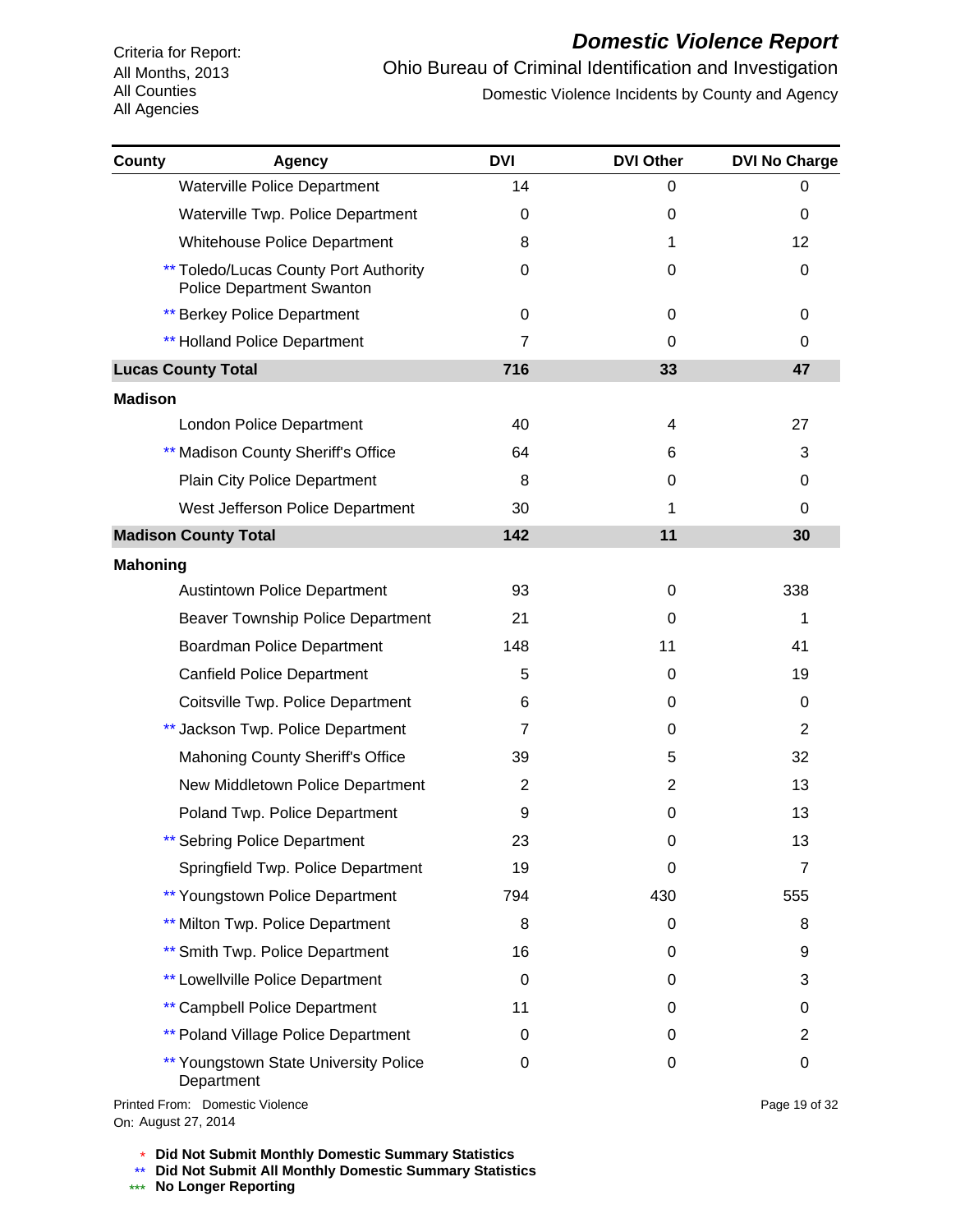# *Domestic Violence Report*

Ohio Bureau of Criminal Identification and Investigation Domestic Violence Incidents by County and Agency

| County        | <b>Agency</b>                               | <b>DVI</b>     | <b>DVI Other</b> | <b>DVI No Charge</b> |
|---------------|---------------------------------------------|----------------|------------------|----------------------|
|               | <b>Mahoning County Total</b>                | 1201           | 448              | 1056                 |
| <b>Marion</b> |                                             |                |                  |                      |
|               | Marion County Sheriff's Office              | 66             | 11               | 6                    |
|               | <b>** Marion Police Department</b>          | 150            | 3                | 107                  |
|               | <b>Marion County Total</b>                  | 216            | 14               | 113                  |
| <b>Medina</b> |                                             |                |                  |                      |
|               | <b>Brunswick Police Department</b>          | 21             | 8                | 40                   |
|               | <b>Hinckley Police Department</b>           | 4              | 0                | 0                    |
|               | ** Medina Police Department                 | 95             | 0                | 2                    |
|               | <b>** Montville Police Department</b>       | 4              | 0                | 0                    |
|               | <b>** Wadsworth Police Department</b>       | 30             | 11               | 18                   |
|               | <b>** Lodi Police Department</b>            | 22             | 0                | 0                    |
|               | <b>** Spencer Police Department</b>         | $\overline{2}$ | 0                | 3                    |
|               | <b>** Brunswick Hills Police Department</b> | 9              | 0                | $\overline{2}$       |
|               | <b>** Seville Police Department</b>         | 2              | 0                | 0                    |
|               | ** Medina Twp. Police Department            | 4              | 0                | 0                    |
|               | ** Medina County Sheriff's Office           | 16             | 0                | 6                    |
|               | <b>Medina County Total</b>                  | 209            | 19               | 71                   |
| <b>Meigs</b>  |                                             |                |                  |                      |
|               | Meigs County Sheriff's Office               | 20             | $\overline{c}$   | 20                   |
|               | Pomeroy Police Department                   | 25             | 0                | 3                    |
|               | <b>Meigs County Total</b>                   | 45             | $\overline{2}$   | 23                   |
| <b>Mercer</b> |                                             |                |                  |                      |
|               | Celina Police Department                    | 45             | 5                | 66                   |
|               | <b>Coldwater Police Department</b>          | 25             | 0                | 13                   |
|               | Fort Recovery Police Department             | $\overline{2}$ | 0                | 0                    |
|               | Mercer County Sheriff's Office              | 26             | 1                | 10                   |
|               | <b>Rockford Police Department</b>           | 0              | 0                | 1                    |
|               | ** Saint Henry Police Department            | 0              | 0                | 3                    |
|               | <b>Mercer County Total</b>                  | 98             | $6\phantom{a}$   | 93                   |
| <b>Miami</b>  |                                             |                |                  |                      |
|               | <b>Covington Police Department</b>          | 19             | 1                | 3                    |
|               | Miami County Sheriff's Office               | 73             | 0                | 170                  |
|               | Printed From: Domestic Violence             |                |                  | Page 20 of 32        |

On: August 27, 2014

Page 20 of 32

\* **Did Not Submit Monthly Domestic Summary Statistics**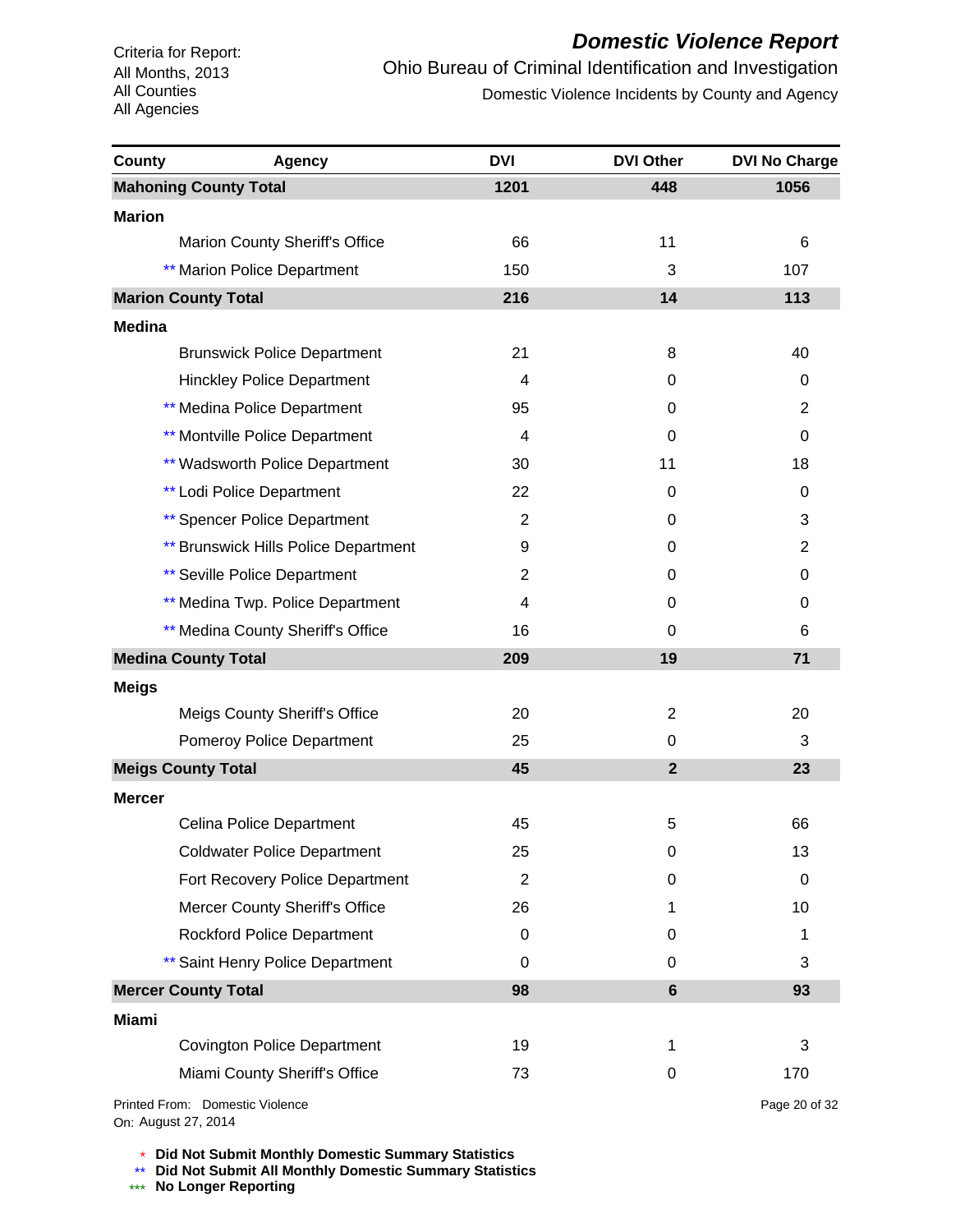# *Domestic Violence Report*

Ohio Bureau of Criminal Identification and Investigation Domestic Violence Incidents by County and Agency

| County            | <b>Agency</b>                                          | <b>DVI</b>     | <b>DVI Other</b> | <b>DVI No Charge</b> |
|-------------------|--------------------------------------------------------|----------------|------------------|----------------------|
|                   | Piqua Police Department                                | 151            | 3                | 100                  |
|                   | <b>Tipp City Police Department</b>                     | 15             | 1                | 2                    |
|                   | <b>Troy Police Department</b>                          | 144            | 8                | 34                   |
|                   | <b>Miami County Total</b>                              | 402            | 13               | 309                  |
| <b>Monroe</b>     |                                                        |                |                  |                      |
|                   | ** Monroe County Sheriff's Office                      | 27             | 10               | 7                    |
|                   | <b>** Woodsfield Police Department</b>                 | 0              | 0                | 0                    |
|                   | <b>Monroe County Total</b>                             | 27             | 10               | $\overline{7}$       |
| <b>Montgomery</b> |                                                        |                |                  |                      |
|                   | <b>Brookville Police Department</b>                    | 13             | 0                | 14                   |
|                   | <b>Butler Twp. Police Department</b>                   | 26             | 1                | 73                   |
|                   | Centerville Police Department                          | 41             | 5                | 2                    |
|                   | ** Clay Twp. Police Department                         | 3              | 1                | 12                   |
|                   | <b>Clayton Police Department</b>                       | 18             | 0                | 74                   |
|                   | <b>Englewood Police Department</b>                     | 37             | 1                | 1                    |
|                   | Five Rivers Metropolitan Park                          | 0              | 0                | 0                    |
|                   | German Township Police<br>Department                   | 5              | 0                | 0                    |
|                   | Germantown Police Department                           | 24             | 1                | 5                    |
|                   | Huber Heights Police Department                        | 110            | 5                | 15                   |
|                   | Jackson Twp. Police Department                         | $\overline{7}$ | 0                | 3                    |
|                   | Kettering Police Department                            | 128            | 11               | 28                   |
|                   | Miami Twp. Police Department                           | 63             | 3                | 20                   |
|                   | Miamisburg Police Department                           | 49             | 1                | 8                    |
|                   | Montgomery County Sheriff's Office                     | 422            | 13               | 6                    |
|                   | ** Moraine Police Department                           | 35             | 3                | 0                    |
|                   | ** New Lebanon Police Department                       | 20             | 0                | 3                    |
|                   | <b>** Oakwood Police Department</b>                    | 4              | 0                | $\overline{c}$       |
|                   | ** Perry Twp. Police Department                        | 5              | 0                | 1                    |
|                   | Phillipsburg Police Department                         | 0              | 0                | 0                    |
|                   | <b>Riverside Police Department</b>                     | 157            | 14               | 238                  |
|                   | ** Sinclair Community College Police<br>Department     | $\mathbf 0$    | 0                | 0                    |
|                   | <b>Trotwood Police Department</b>                      | 261            | 30               | 11                   |
|                   | Printed From: Domestic Violence<br>On: August 27, 2014 |                |                  | Page 21 of 32        |

\* **Did Not Submit Monthly Domestic Summary Statistics**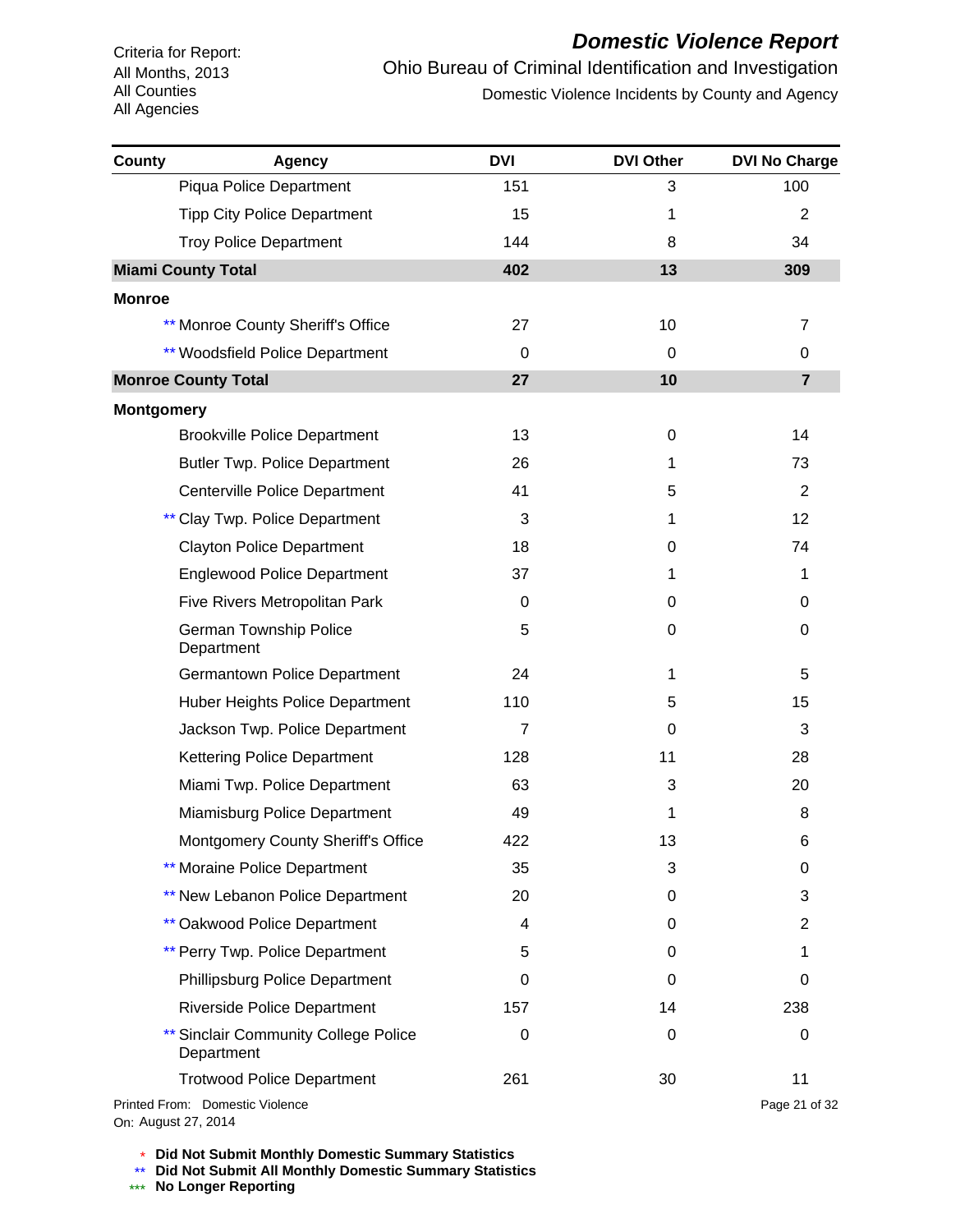#### *Domestic Violence Report*

Ohio Bureau of Criminal Identification and Investigation Domestic Violence Incidents by County and Agency

| <b>County</b>    | Agency                                              | <b>DVI</b>     | <b>DVI Other</b> | <b>DVI No Charge</b> |
|------------------|-----------------------------------------------------|----------------|------------------|----------------------|
|                  | <b>Union Police Department</b>                      | 17             | 4                | 0                    |
|                  | University of Dayton Police<br>Department           | 0              | 0                | 0                    |
|                  | Vandalia Police Department                          | 35             | 0                | 8                    |
|                  | West Carrollton Police Department                   | 111            | 3                | 41                   |
|                  | <b>** Dayton Police Department</b>                  | 567            | 26               | 284                  |
|                  | <b>** University of Dayton Police</b><br>Department | $\mathbf 0$    | 0                | $\Omega$             |
|                  | ** Sinclair Community College Police<br>Department  | $\overline{2}$ | 0                | 3                    |
|                  | <b>Montgomery County Total</b>                      | 2160           | 122              | 852                  |
| <b>Morgan</b>    |                                                     |                |                  |                      |
|                  | ** Morgan County Sheriff's Office                   | 69             | 33               | 45                   |
|                  | ** McConnelsville Police Department                 | 4              | $\overline{2}$   | 7                    |
|                  | <b>Morgan County Total</b>                          | 73             | 35               | 52                   |
| <b>Morrow</b>    |                                                     |                |                  |                      |
|                  | <b>Cardington Police Department</b>                 | 11             | 3                | 10                   |
|                  | ** Morrow County Sheriff's Office                   | 37             | 5                | 21                   |
|                  | Mount Gilead Police Department                      | 12             | 0                | 2                    |
|                  | ** Edison Village Police Department                 | 0              | 0                | 0                    |
|                  | <b>Morrow County Total</b>                          | 60             | 8                | 33                   |
| <b>Muskingum</b> |                                                     |                |                  |                      |
|                  | Muskingum County Sheriff's Office                   | 213            | 4                | 93                   |
|                  | New Concord Police Department                       | $\overline{2}$ | 0                | 5                    |
|                  | <b>** Roseville Police Department</b>               | 8              | 4                | $\overline{7}$       |
|                  | ** South Zanesville Police Department               | 6              | 1                | 5                    |
|                  | Zanesville Police Department                        | 180            | 1                | 22                   |
|                  | ** Frazeysburg Police Department                    | 1              | $\overline{2}$   | 0                    |
|                  | <b>Muskingum County Total</b>                       | 410            | 12               | 132                  |
| <b>Noble</b>     |                                                     |                |                  |                      |
|                  | Noble County Sheriffs Office                        | 8              | 0                | 15                   |
|                  | <b>** Caldwell Police Department</b>                | 0              | $\Omega$         | 0                    |
|                  | <b>Noble County Total</b>                           | 8              | $\bf{0}$         | 15                   |

#### **Ottawa**

On: August 27, 2014Printed From: Domestic Violence Page 22 of 32

\* **Did Not Submit Monthly Domestic Summary Statistics**

**Did Not Submit All Monthly Domestic Summary Statistics**

<u>\*\*</u> Did Not Submit All M®<br><mark>\*\*\*</mark> No Longer Reporting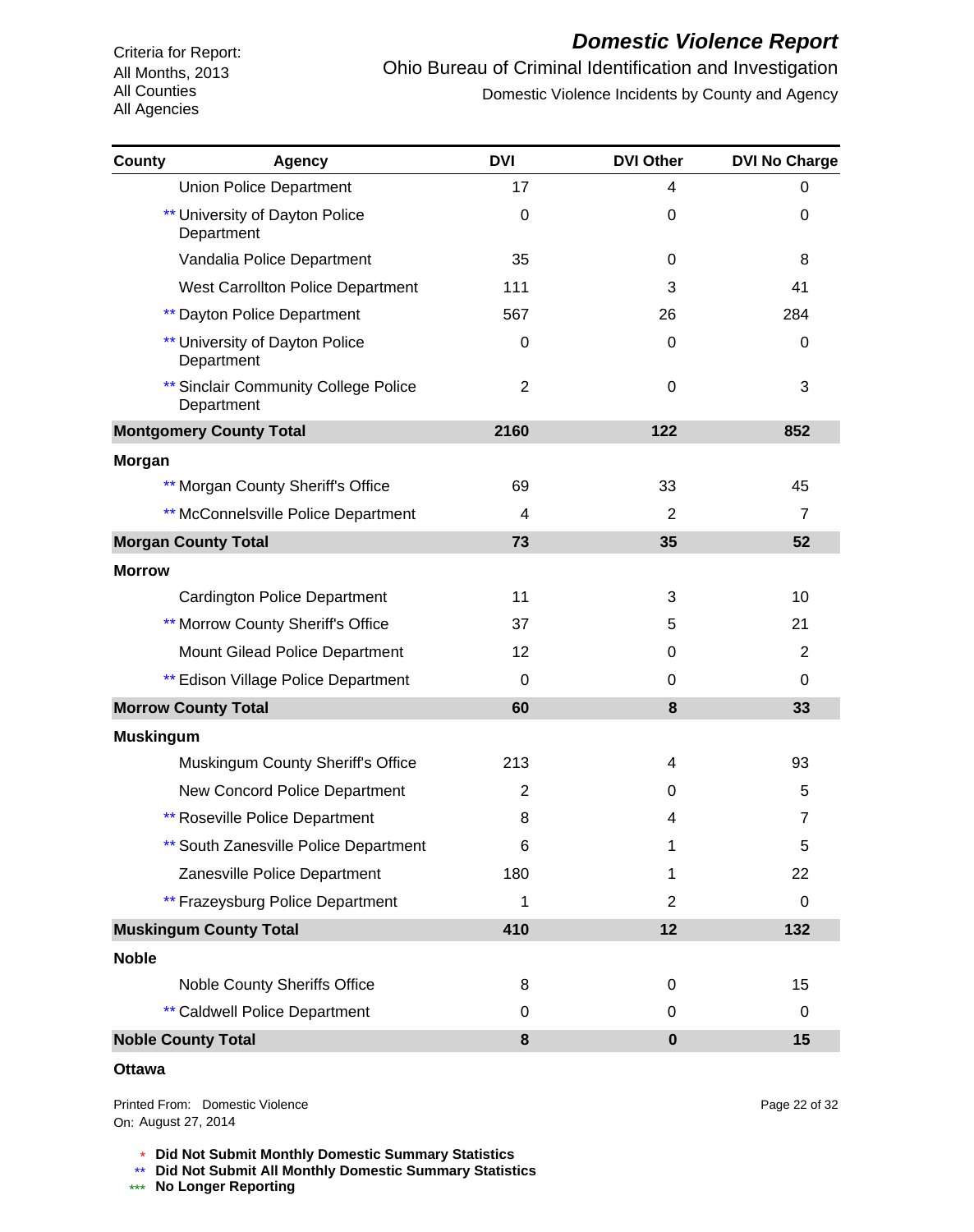#### *Domestic Violence Report*

Ohio Bureau of Criminal Identification and Investigation Domestic Violence Incidents by County and Agency

| County          | <b>Agency</b>                            | <b>DVI</b>     | <b>DVI Other</b> | <b>DVI No Charge</b> |
|-----------------|------------------------------------------|----------------|------------------|----------------------|
|                 | Carroll Twp. Police Department           | 3              | $\overline{c}$   | 9                    |
|                 | Catawba Island Twp. Police<br>Department | 0              | 1                | 3                    |
|                 | Danbury Twp. Police Department           | 8              | $\overline{2}$   | 11                   |
|                 | <b>Elmore Police Department</b>          | 5              | 1                | 0                    |
|                 | Marble Head Police Department            | $\overline{4}$ | 0                | 0                    |
|                 | <b>** Port Clinton Police Department</b> | 29             | 3                | 0                    |
|                 | <b>** Oak Harbor Police Department</b>   | 1              | 0                | 0                    |
|                 | ** Clay Twp. Police Department           | 1              | 0                | 0                    |
|                 | <b>** Ottawa County Sheriffs Office</b>  | 19             | 0                | 1                    |
|                 | <b>** Put In Bay Police Department</b>   | 0              | 1                | 4                    |
|                 | <b>** Genoa Police Department</b>        | 3              | 0                | 0                    |
|                 | ** Clay Center Police Department         | $\mathbf 0$    | 0                | 0                    |
|                 | <b>Ottawa County Total</b>               | 73             | 10               | 28                   |
| <b>Paulding</b> |                                          |                |                  |                      |
|                 | <b>Paulding County Sheriffs Office</b>   | 37             | 8                | 16                   |
|                 | <b>Paulding Police Department</b>        | 7              | 1                | 0                    |
|                 | <b>** Payne Police Department</b>        | 1              | 0                | 0                    |
|                 | ** Antwerp Police Department             | 0              | 0                | 0                    |
|                 | <b>** Haviland Police Department</b>     | 0              | 0                | 0                    |
|                 | <b>Paulding County Total</b>             | 45             | 9                | 16                   |
| <b>Perry</b>    |                                          |                |                  |                      |
|                 | <b>Corning Police Department</b>         | 0              | 0                | 0                    |
|                 | <b>Crooksville Police Department</b>     | 13             | 1                | 9                    |
|                 | Junction City Police Department          | 7              | 1                | 8                    |
|                 | New Lexington Police Department          | 28             | 1                | 2                    |
|                 | Perry County Sheriff's Office            | 109            | 5                | 129                  |
|                 | <b>Thornville Police Department</b>      | $\overline{2}$ | 0                | 0                    |
|                 | ** New Straitsville Police Department    | 0              | 0                | 8                    |
|                 | <b>** Shawnee Police Department</b>      | 1              | 0                | 2                    |
|                 | ** Somerset Police Department            | $\overline{2}$ | 0                |                      |
|                 | <b>Perry County Total</b>                | 162            | 8                | 159                  |

#### **Pickaway**

On: August 27, 2014Printed From: Domestic Violence Page 23 of 32

\* **Did Not Submit Monthly Domestic Summary Statistics**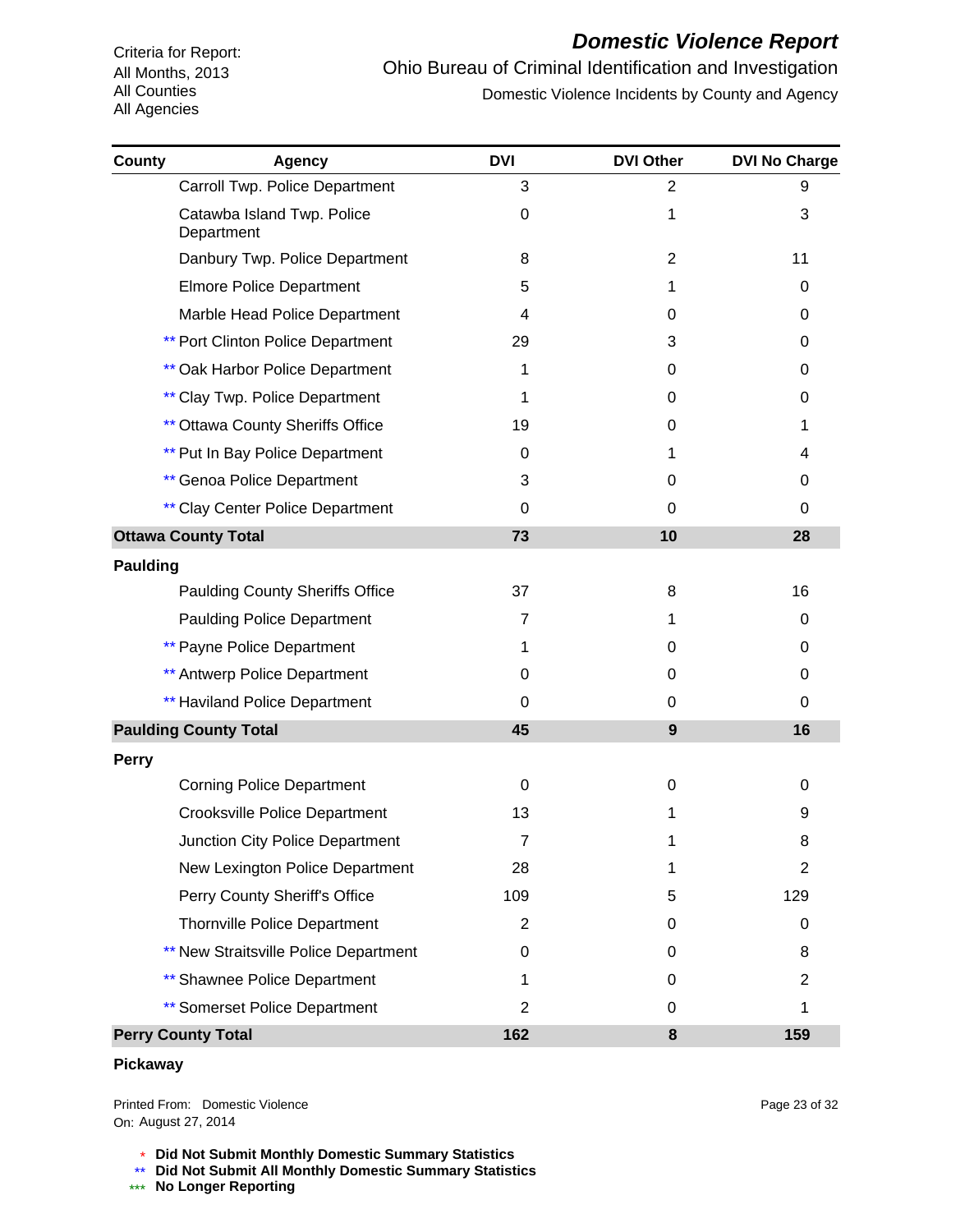#### *Domestic Violence Report*

Ohio Bureau of Criminal Identification and Investigation Domestic Violence Incidents by County and Agency

| County        | <b>Agency</b>                                | <b>DVI</b>     | <b>DVI Other</b> | <b>DVI No Charge</b> |
|---------------|----------------------------------------------|----------------|------------------|----------------------|
|               | <b>Circleville Police Department</b>         | 46             | 5                | 203                  |
|               | <b>Commercial Point Police</b><br>Department | $\overline{2}$ | 0                | 6                    |
|               | <b>Pickaway County Sheriffs Office</b>       | 78             | 0                | 81                   |
|               | ** South Bloomfield Police Department        | 5              | 2                | 2                    |
|               | <b>Pike County Sheriffs Office</b>           | 18             | 0                | 0                    |
|               | <b>Pickaway County Total</b>                 | 149            | $\overline{7}$   | 292                  |
| <b>Pike</b>   |                                              |                |                  |                      |
|               | <b>Pike County Sheriffs Office</b>           | 186            | 0                | 0                    |
|               | <b>Piketon Police Department</b>             | 11             | 1                | 16                   |
|               | <b>Waverly Police Department</b>             | 25             | 0                | 0                    |
|               | <b>Pike County Total</b>                     | 222            | 1                | 16                   |
| Portage       |                                              |                |                  |                      |
|               | Aurora Police Department                     | 15             | 1                | 17                   |
|               | <b>Brimfield Twp. Police Department</b>      | 10             | 1                | 54                   |
|               | Garrettsville Police Department              | 7              | 0                | 0                    |
|               | Hiram Police Department                      | 0              | 0                | 0                    |
|               | Kent State Univ Police Department            | 1              | 0                | 0                    |
|               | Mantua Police Department                     | 6              | 0                | 7                    |
|               | <b>Portage County Sheriffs Office</b>        | 262            | 31               | 41                   |
|               | <b>Streetsboro Police Department</b>         | 41             | 0                | 0                    |
|               | ** Windham Police Department                 | 11             | 0                | 18                   |
|               | ** Brady Lake Police Department              | 1              | 0                | 2                    |
|               | ** Kent Police Department                    | 92             | 0                | 5                    |
|               | <b>** Ravenna Police Department</b>          | 19             | 0                | 0                    |
|               | <b>Portage County Total</b>                  | 465            | 33               | 144                  |
| <b>Preble</b> |                                              |                |                  |                      |
|               | Camden Police Department                     | 6              | 1                | 23                   |
|               | Eaton Police Department                      | 75             | 0                | 10                   |
|               | New Paris Police Department                  | 5              | 0                | $\overline{2}$       |
|               | Preble County Sheriff's Office               | 38             | 4                | 100                  |
|               | West Alexandria Police Department            | 10             | 0                | 11                   |
|               | ** Lewisburg Police Department               | 5              | 0                | 8                    |

On: August 27, 2014Printed From: Domestic Violence Page 24 of 32

\* **Did Not Submit Monthly Domestic Summary Statistics**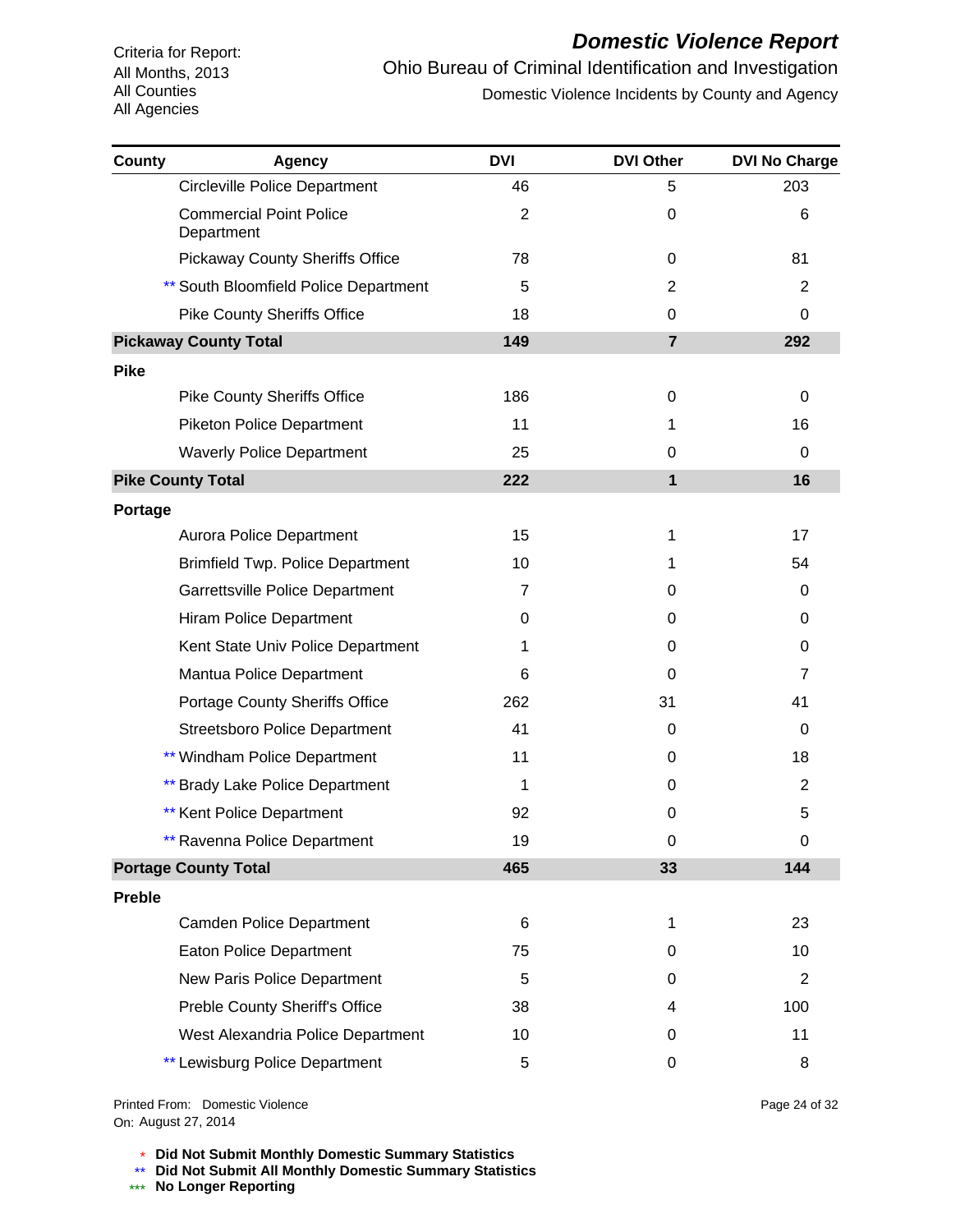# *Domestic Violence Report*

Ohio Bureau of Criminal Identification and Investigation Domestic Violence Incidents by County and Agency

| County          | <b>Agency</b>                             | <b>DVI</b>     | <b>DVI Other</b> | <b>DVI No Charge</b> |
|-----------------|-------------------------------------------|----------------|------------------|----------------------|
|                 | <b>** Gratis Police Department</b>        | 0              | 0                | 1                    |
|                 | <b>Preble County Total</b>                | 139            | $5\phantom{1}$   | 155                  |
| Putnam          |                                           |                |                  |                      |
|                 | <b>** Belmore Police Department</b>       | 0              | 0                | 0                    |
|                 | <b>Columbus Grove Police Department</b>   | 3              | 1                | 1                    |
|                 | <b>Gilboa Police Department</b>           | 0              | 0                | 0                    |
|                 | Kalida Police Department                  | 0              | 0                | 0                    |
|                 | Leipsic Police Department                 | 3              | 0                | 2                    |
|                 | <b>Ottawa Police Department</b>           | 7              | 0                | 4                    |
|                 | <b>Ottoville Police Department</b>        | 0              | 0                | 0                    |
|                 | <b>** Putnam County Sheriffs Office</b>   | 8              | 0                | 10                   |
|                 | <b>** Fort Jennings Police Department</b> | 0              | 0                | 0                    |
|                 | <b>** Pandora Police Department</b>       | 1              | 0                | 0                    |
|                 | <b>** Continental Police Department</b>   | 0              | 0                | 0                    |
|                 | <b>Putnam County Total</b>                | 22             | 1                | 17                   |
| <b>Richland</b> |                                           |                |                  |                      |
|                 | <b>Bellville Police Department</b>        | 5              | 1                | 1                    |
|                 | <b>Butler Police Department</b>           | $\overline{2}$ | 2                | 1                    |
|                 | Mansfield Police Department               | 254            | 59               | 435                  |
|                 | <b>Ontario Police Department</b>          | 11             | 3                | 13                   |
|                 | <b>Richland County Sheriff's Office</b>   | 73             | 20               | 166                  |
|                 | <b>Shelby Police Department</b>           | 28             | $\overline{2}$   | 19                   |
|                 | ** Lexington Police Department            | 3              | $\overline{2}$   | 12                   |
|                 | <b>Richland County Total</b>              | 376            | 89               | 647                  |
| <b>Ross</b>     |                                           |                |                  |                      |
|                 | <b>Chillicothe Police Department</b>      | 93             | 10               | 6                    |
|                 | Ross County Sheriff's Office              | 177            | 44               | 53                   |
|                 | <b>Ross County Total</b>                  | 270            | 54               | 59                   |
| <b>Sandusky</b> |                                           |                |                  |                      |
|                 | <b>Clyde Police Department</b>            | 27             | 8                | 62                   |
|                 | <b>Fremont Police Department</b>          | 67             | 22               | 198                  |
|                 | <b>Gibsonburg Police Department</b>       | 5              | 0                | 14                   |
|                 | ** Sandusky County Sheriffs Office        | 46             | 11               | 59                   |
|                 |                                           |                |                  |                      |

On: August 27, 2014Printed From: Domestic Violence Page 25 of 32

\* **Did Not Submit Monthly Domestic Summary Statistics**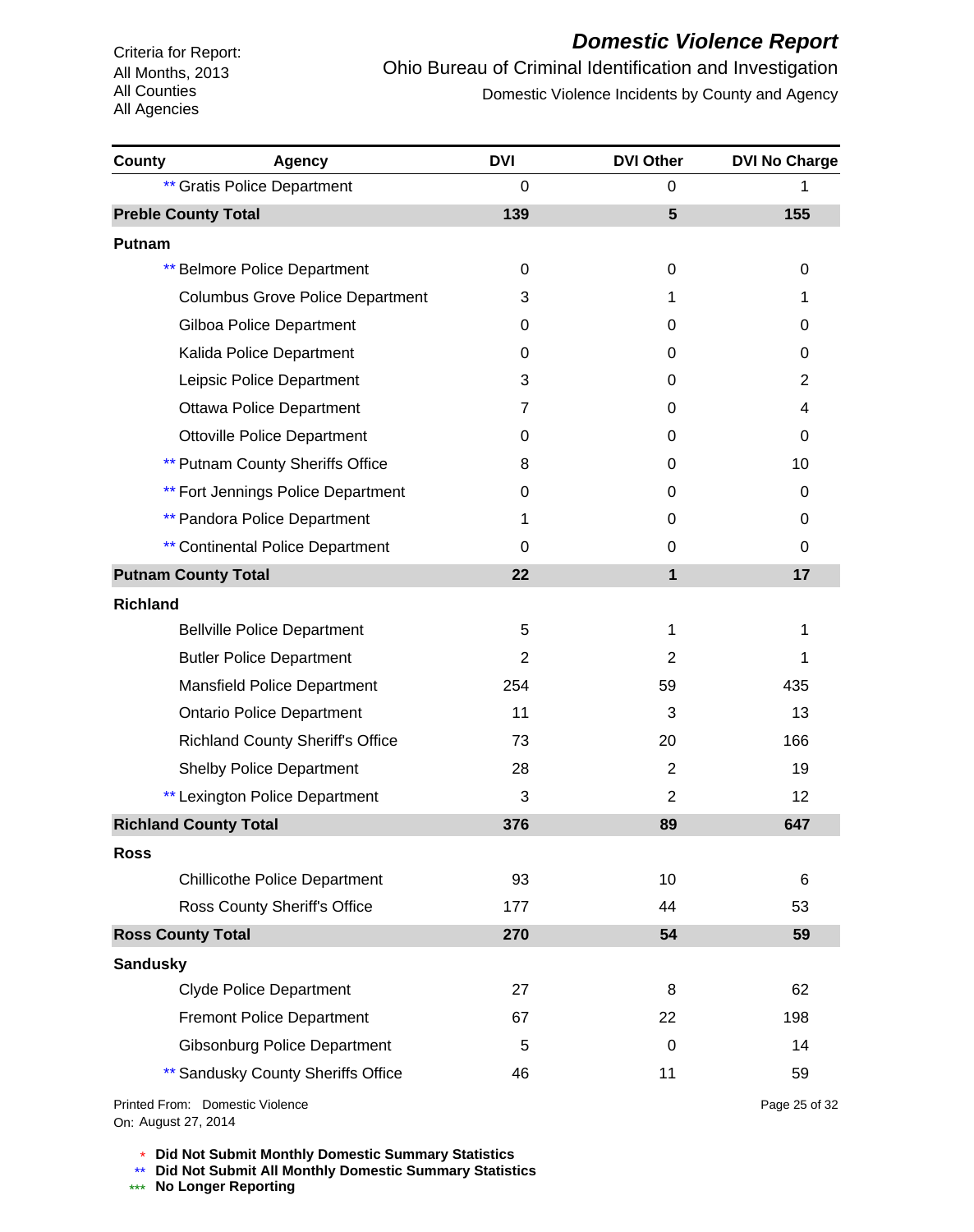# *Domestic Violence Report*

Ohio Bureau of Criminal Identification and Investigation Domestic Violence Incidents by County and Agency

| <b>County</b> | <b>Agency</b>                        | <b>DVI</b>     | <b>DVI Other</b> | <b>DVI No Charge</b> |
|---------------|--------------------------------------|----------------|------------------|----------------------|
|               | ** Woodville Police Department       | 4              | 0                | 6                    |
|               | <b>** Bellevue Police Department</b> | 11             | 0                | 10                   |
|               | <b>Sandusky County Total</b>         | 160            | 41               | 349                  |
| <b>Scioto</b> |                                      |                |                  |                      |
|               | New Boston Police Department         | 12             | 0                | 10                   |
|               | Portsmouth Police Department         | 87             | 15               | 33                   |
|               | <b>Scioto County Sheriffs Office</b> | 88             | 0                | 6                    |
|               | <b>Scioto County Total</b>           | 187            | 15               | 49                   |
| <b>Seneca</b> |                                      |                |                  |                      |
|               | <b>Attica Police Department</b>      | 3              | 0                | 0                    |
|               | <b>Bettsville Police Department</b>  | 1              | 0                | 0                    |
|               | <b>Bloomville Police Department</b>  | 0              | 0                | 0                    |
|               | Fostoria Police Department           | 2              | 0                | 0                    |
|               | Green Springs Police Department      | 6              | 1                | $\overline{7}$       |
|               | ** New Riegel Police Department      | 0              | 0                | 0                    |
|               | Republic Police Department           | 0              | 0                | 1                    |
|               | <b>Tiffin Police Department</b>      | 27             | 3                | 1                    |
|               | ** Seneca County Sheriffs Office     | 14             | 17               | 3                    |
|               | <b>Seneca County Total</b>           | 53             | 21               | 12                   |
| <b>Shelby</b> |                                      |                |                  |                      |
|               | Anna Police Department               | 1              | 0                | 3                    |
|               | <b>** Botkins Police Department</b>  | $\overline{c}$ | 0                | 4                    |
|               | Fort Loramie Police Department       | 0              | 0                | 1                    |
|               | ** Jackson Center Police Department  | 10             | 1                | 1                    |
|               | <b>Shelby County Sheriffs Office</b> | 32             | 1                | 20                   |
|               | <b>Sidney Police Department</b>      | 60             | 1                | 71                   |
|               | <b>Shelby County Total</b>           | 105            | $\mathbf{3}$     | 100                  |
| <b>Stark</b>  |                                      |                |                  |                      |
|               | <b>Alliance Police Department</b>    | 240            | 9                | 30                   |
|               | <b>Beach City Police Department</b>  | 0              | 1                | 11                   |
|               | <b>Brewster Police Department</b>    | 5              | 0                | 0                    |
|               | Canal Fulton Police Department       | 12             | 2                | 16                   |
|               | Canton Police Department             | 362            | 0                | 2331                 |
|               | Printed From: Domestic Violence      |                |                  | Page 26 of 32        |

On: August 27, 2014

\* **Did Not Submit Monthly Domestic Summary Statistics**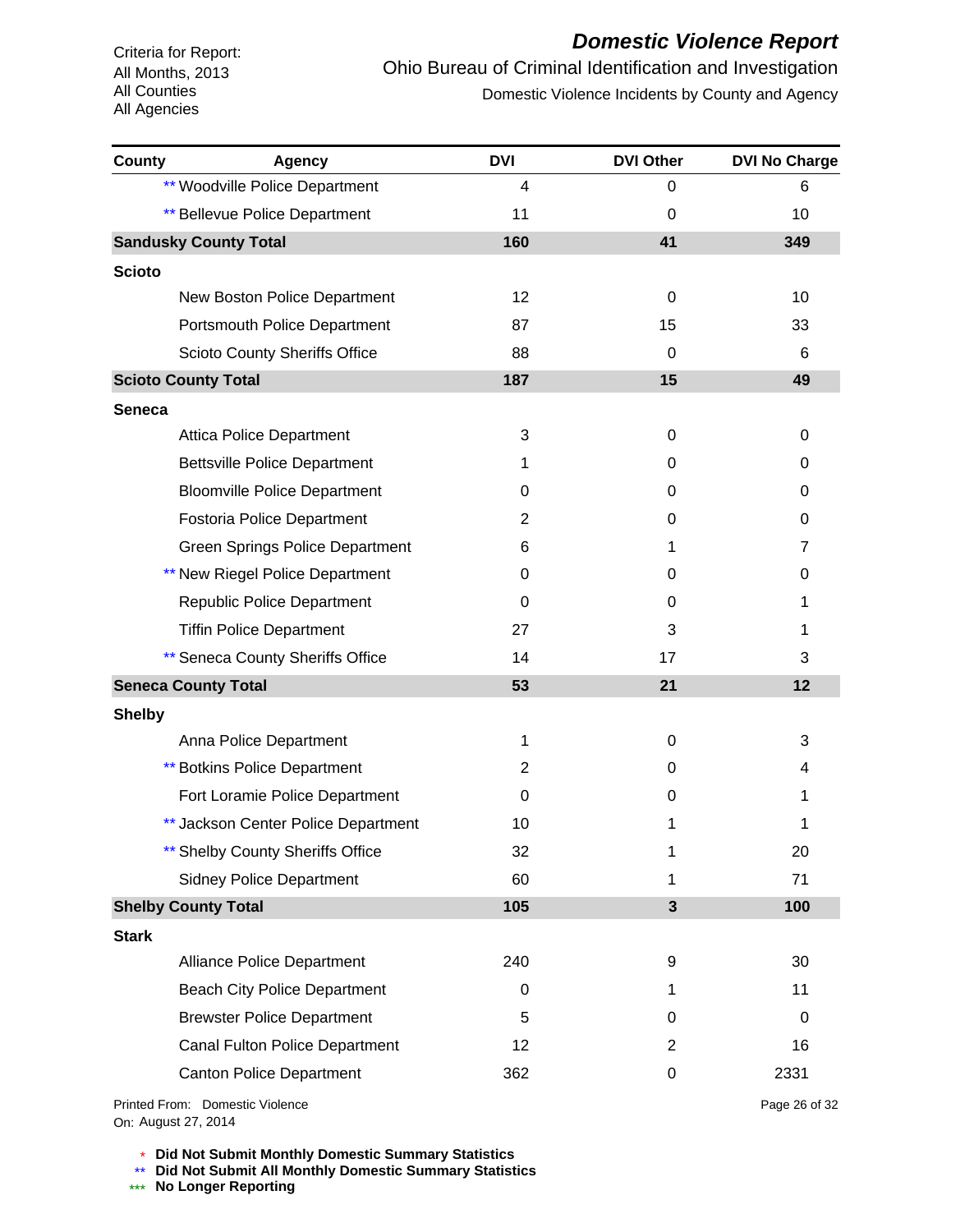# *Domestic Violence Report*

Ohio Bureau of Criminal Identification and Investigation Domestic Violence Incidents by County and Agency

| County<br>Agency                                  | <b>DVI</b>     | <b>DVI Other</b> | <b>DVI No Charge</b> |
|---------------------------------------------------|----------------|------------------|----------------------|
| <b>** Hartville Police Department</b>             | 5              | 0                |                      |
| Hills And Dales Police Department                 | 0              | 0                | 0                    |
| Jackson Twp. Police Department                    | 98             | 0                | 37                   |
| Lawrence Twp. Police Department                   | 24             | 2                | 5                    |
| Louisville Police Department                      | 49             | 5                | 10                   |
| Magnolia Police Department                        | 9              | 3                | 25                   |
| Marlboro Police Department                        | 5              | 0                | 10                   |
| <b>Massillon Police Department</b>                | 57             | 0                | 25                   |
| Minerva Police Department                         | 20             | 5                | 74                   |
| Navarre Police Department                         | $\overline{2}$ | 1                | 14                   |
| North Canton Police Department                    | 19             | 2                | 14                   |
| Perry Twp. Police Department                      | 76             | 2                | 36                   |
| ** Stark County Park Dist Enforcement<br>Division | $\overline{2}$ | 0                | 0                    |
| ** Stark County Sheriff's Office                  | 197            | 16               | 266                  |
| ** Uniontown Police Department                    | $\overline{c}$ | 0                | 6                    |
| ** Waynesburg Police Department                   | 2              | 1                | 2                    |
| <b>Stark County Total</b>                         | 1186           | 49               | 2913                 |
| <b>Summit</b>                                     |                |                  |                      |
| <b>Barberton Police Department</b>                | 142            | 6                | 188                  |
| Bath Twp. Police Department                       | 9              | 0                | 0                    |
| <b>Boston Heights Police Department</b>           | $\overline{7}$ | 0                | 0                    |
| <b>Copley Police Department</b>                   | 15             | 1                | 38                   |
| Cuyahoga Falls Police Department                  | 76             | 3                | 95                   |
| Fairlawn Police Department                        | 14             | 0                | 15                   |
| ** Franklin Twp. Police Department                | 20             | 0                | 25                   |
| <b>Hudson Police Department</b>                   | 14             | 0                | 1                    |
| Macedonia Police Department                       | 7              | 0                | 22                   |
| ** Mogadore Police Department                     | 4              | 0                | 9                    |
| ** Northfield Village Police Department           | 8              | 0                | 1                    |
| Norton Police Department                          | 15             | 0                | 26                   |
| Peninsula Police Department                       | 1              | 0                | 0                    |
| <b>** Reminderville Police Department</b>         | 2              | 0                | 0                    |

On: August 27, 2014Printed From: Domestic Violence

\* **Did Not Submit Monthly Domestic Summary Statistics**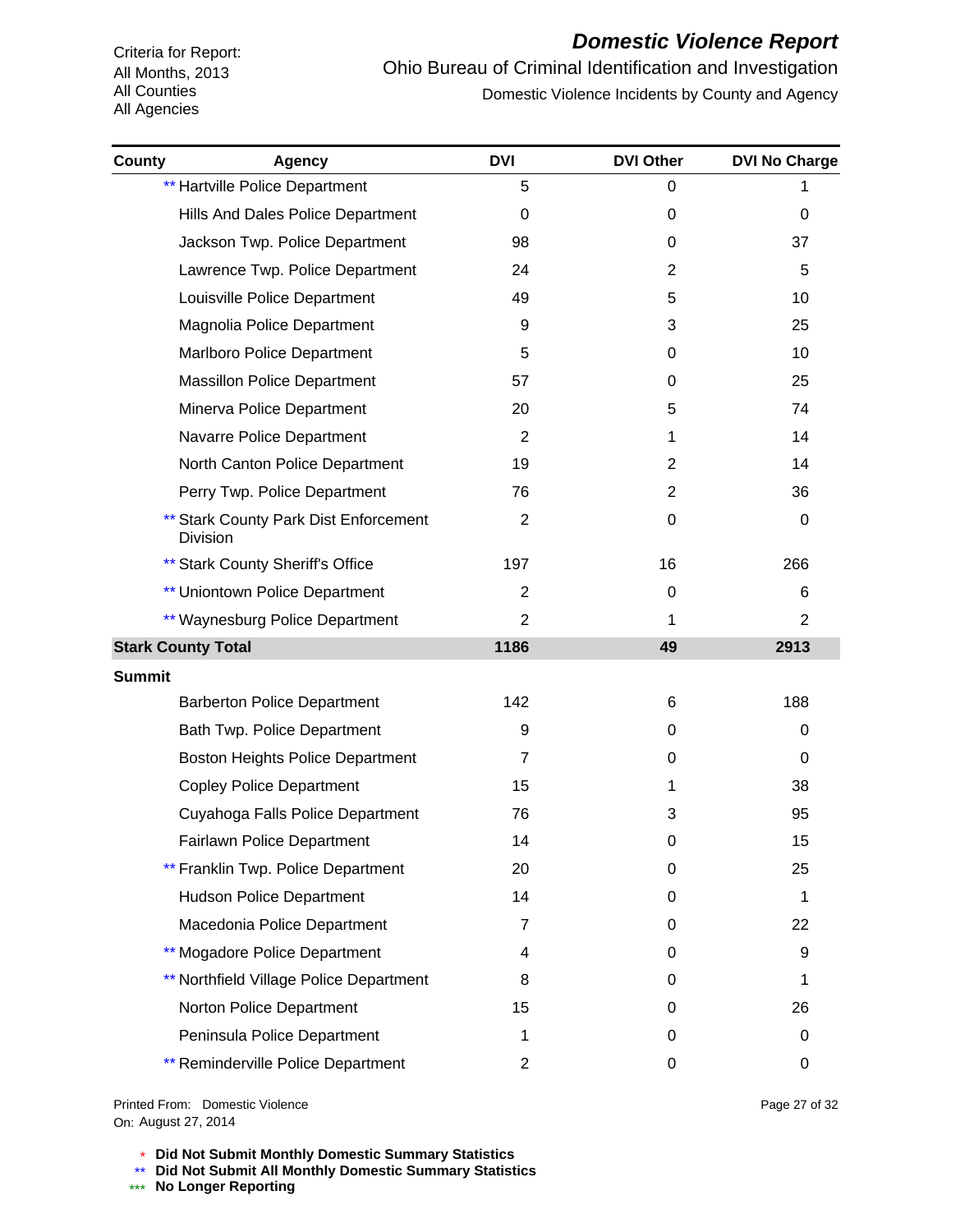# *Domestic Violence Report*

Ohio Bureau of Criminal Identification and Investigation Domestic Violence Incidents by County and Agency

| <b>County</b>   | <b>Agency</b>                                      | <b>DVI</b> | <b>DVI Other</b> | <b>DVI No Charge</b> |
|-----------------|----------------------------------------------------|------------|------------------|----------------------|
|                 | <b>Richfield Police Department</b>                 | 5          | 0                | 15                   |
|                 | Sagamore Hills Twp. Police<br>Department           | 4          | 4                | 23                   |
|                 | <b>Silver Lake Police Department</b>               | 1          | 0                | 4                    |
|                 | Springfield Twp. Police Department                 | 89         | 3                | 69                   |
|                 | <b>Stow Police Department</b>                      | 40         | 5                | 39                   |
|                 | <b>** Summit County Sheriff's Office</b>           | 167        | 0                | 304                  |
|                 | <b>Tallmadge Police Department</b>                 | 36         | 4                | 36                   |
|                 | <b>Twinsburg Police Department</b>                 | 28         | 2                | 6                    |
|                 | <b>** Akron Police Department</b>                  | 485        | 16               | 720                  |
|                 | <b>** University of Akron Police</b><br>Department | 1          | 0                | 0                    |
|                 | ** Munroe Falls Police Department                  | 5          | $\Omega$         | 19                   |
|                 | <b>Summit County Total</b>                         | 1195       | 44               | 1655                 |
| <b>Trumbull</b> |                                                    |            |                  |                      |
|                 | Bazetta Twp. Police Department                     | 12         | 0                | 3                    |
|                 | <b>Braceville Police Department</b>                | 5          | 0                | 3                    |
|                 | Brookfield Twp. Police Department                  | 26         | 0                | 25                   |
|                 | Champion Twp. Police Department                    | 16         | 0                | 13                   |
|                 | <b>Cortland Police Department</b>                  | 13         | 0                | 1                    |
|                 | <b>Girard Police Department</b>                    | 22         | 0                | 6                    |
|                 | Hartford Twp. Police Department                    | 2          | 0                | 0                    |
|                 | Howland Twp. Police Department                     | 73         | 0                | 58                   |
|                 | <b>Hubbard City Police Department</b>              | 23         | 1                | 22                   |
|                 | Hubbard Twp. Police Department                     | 9          | 1                | 1                    |
|                 | Kinsman Twp. Police Department                     | 1          | 0                | 0                    |
|                 | ** Liberty Twp. Police Department                  | 45         | 0                | 7                    |
|                 | Lordstown Village Police<br>Department             | 6          | 0                | 0                    |
|                 | <b>McDonald Police Department</b>                  | 9          | 0                | 3                    |
|                 | <b>** Newton Falls Police Department</b>           | 25         | 1                | 13                   |
|                 | <b>Trumbull County Sheriffs Office</b>             | 68         | 0                | 17                   |
|                 | Vienna Twp. Police Department                      | 12         | 0                | 2                    |
|                 | <b>** Warren Police Department</b>                 | 296        | 10               | 214                  |

On: August 27, 2014Printed From: Domestic Violence Page 28 of 32

\* **Did Not Submit Monthly Domestic Summary Statistics**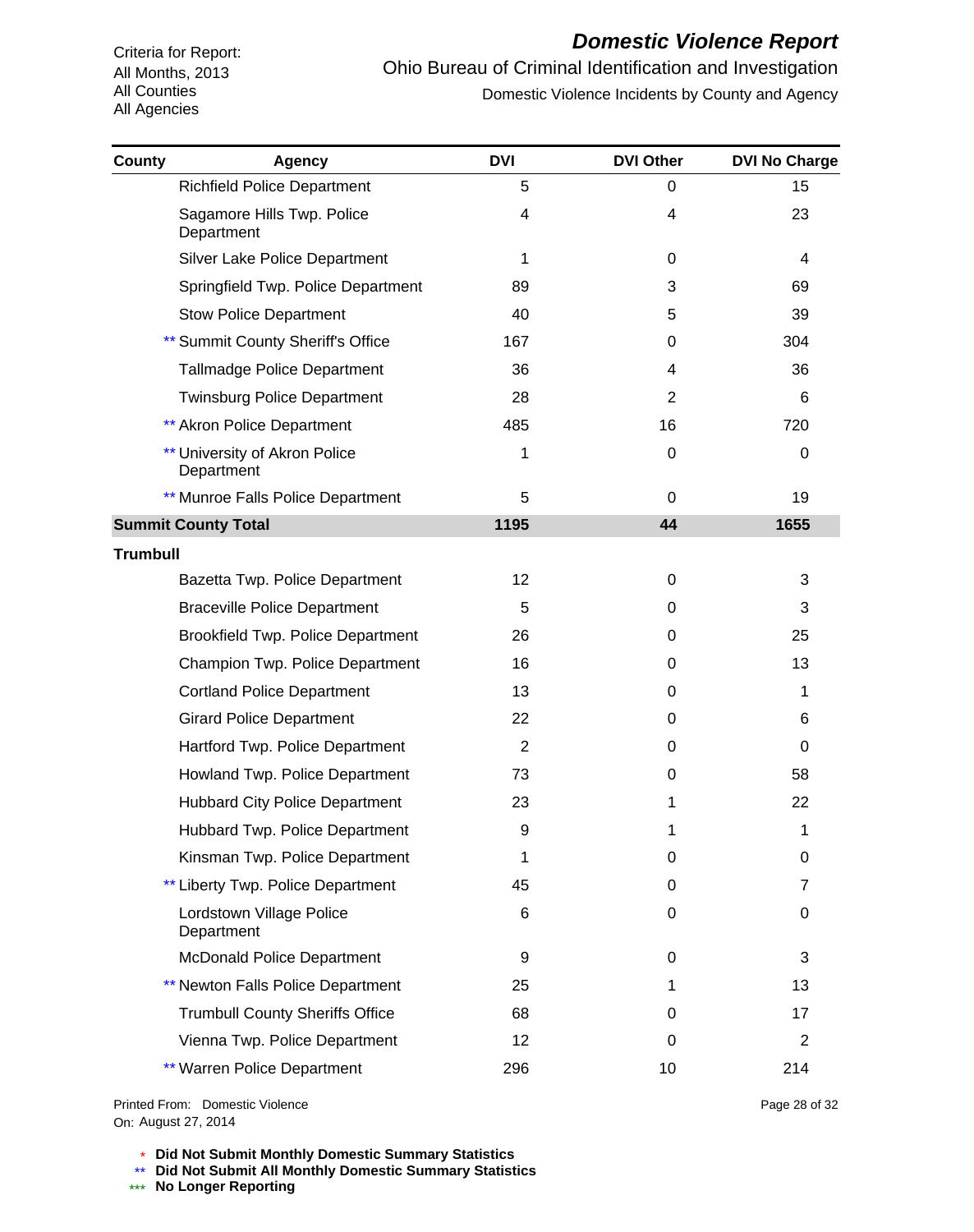# *Domestic Violence Report*

Ohio Bureau of Criminal Identification and Investigation Domestic Violence Incidents by County and Agency

| <b>County</b>     | <b>Agency</b>                                      | <b>DVI</b> | <b>DVI Other</b> | <b>DVI No Charge</b> |
|-------------------|----------------------------------------------------|------------|------------------|----------------------|
|                   | ** Warren Twp. Police Department                   | 19         | 0                | 22                   |
|                   | Weathersfield Twp. Police<br>Department            | 23         | 0                | 27                   |
|                   | ** West Farmington Police Department               | 0          | 0                | 0                    |
|                   | <b>** Niles Police Department</b>                  | 52         | 3                | 7                    |
|                   | <b>** Fowler Police Department</b>                 | 0          | 0                | 0                    |
|                   | <b>Trumbull County Total</b>                       | 757        | 16               | 444                  |
| <b>Tuscarawas</b> |                                                    |            |                  |                      |
|                   | Dover Police Department                            | 41         | 0                | 0                    |
|                   | <b>Gnadenhutten Police Department</b>              | 1          | 0                | 5                    |
|                   | ** Midvale Police Department                       | $\Omega$   | 0                | 1                    |
|                   | Muskingum Watershed<br><b>Conservancy District</b> | 0          | 0                | 1                    |
|                   | New Philadelphia Police Department                 | 33         | 0                | 1                    |
|                   | Newcomerstown Police Department                    | 25         | $\overline{2}$   | 17                   |
|                   | Port Washington Police Department                  | 0          | 0                | 0                    |
|                   | <b>Strasburg Police Department</b>                 | 3          | 1                | 5                    |
|                   | <b>Sugarcreek Police Department</b>                | 0          | 1                | 10                   |
|                   | <b>Tuscarawas County Sheriffs Office</b>           | 104        | 22               | 59                   |
|                   | <b>** Tuscarawas Police Department</b>             | 1          | 0                | 2                    |
|                   | Uhrichsville Police Department                     | 47         | 17               | 181                  |
|                   | <b>** Dennison Police Department</b>               | 5          | 3                | 22                   |
|                   | <b>** Bolivar Police Department</b>                | $\Omega$   | 0                | 2                    |
|                   | <b>Tuscarawas County Total</b>                     | 260        | 46               | 306                  |
| <b>Union</b>      |                                                    |            |                  |                      |
|                   | Marysville Police Department                       | 17         | $\overline{2}$   | 7                    |
|                   | <b>Richwood Police Department</b>                  | 1          | 1                | 14                   |
|                   | <b>Union County Sheriffs Office</b>                | 24         | $\overline{2}$   | 7                    |
|                   | Plain City Police Department                       | 0          | 0                | 0                    |
|                   | <b>Union County Total</b>                          | 42         | $5\phantom{1}$   | 28                   |
| <b>Van Wert</b>   |                                                    |            |                  |                      |
|                   | <b>** Scott Police Department</b>                  | 0          | 0                | 0                    |
|                   | Van Wert County Sheriff's Office                   | 22         | 0                | 13                   |
|                   | Van Wert Police Department                         | 48         | 1                | 10                   |
|                   | Printed From: Domestic Violence                    |            |                  | Page 29 of 32        |

On: August 27, 2014

\* **Did Not Submit Monthly Domestic Summary Statistics**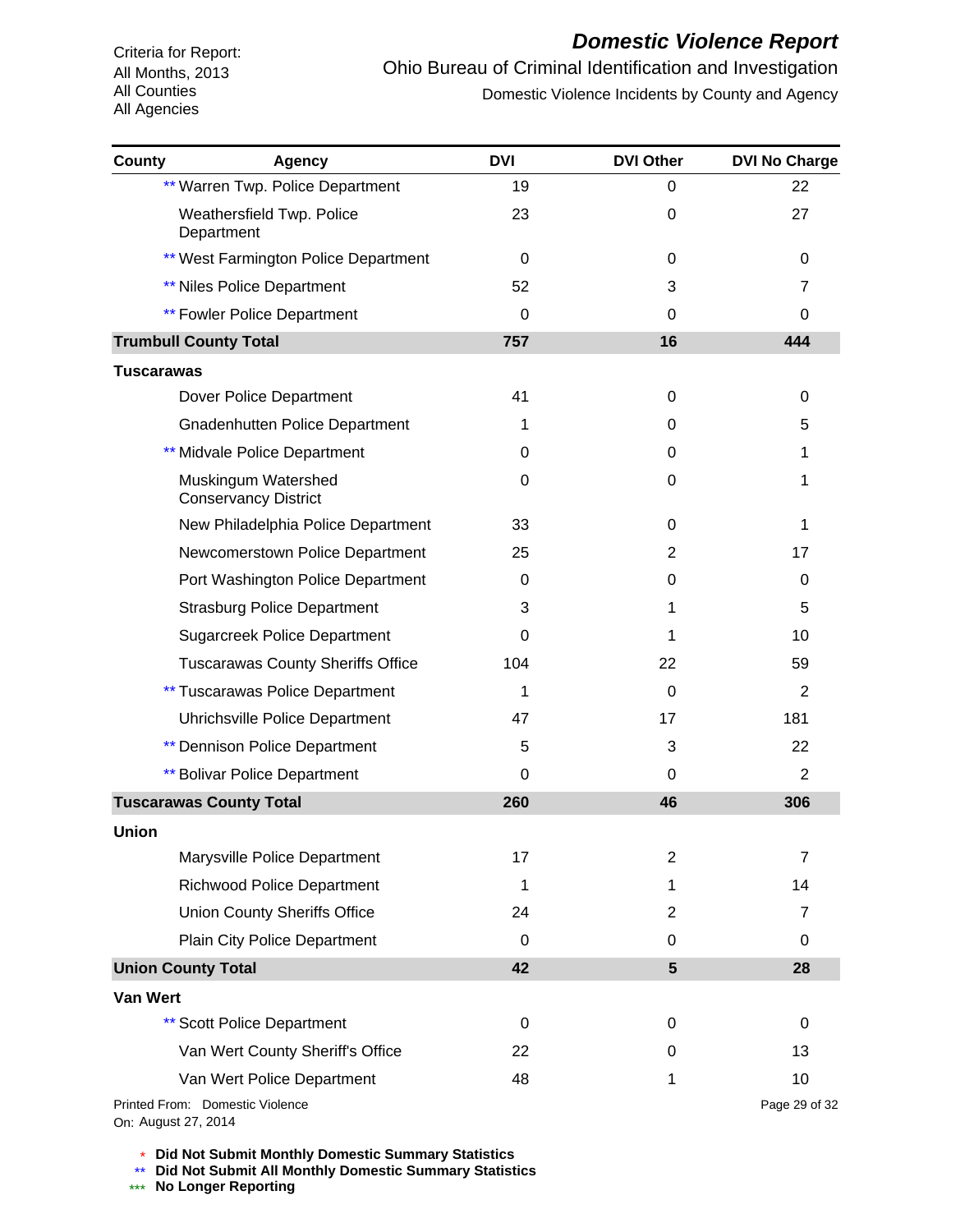# *Domestic Violence Report*

Ohio Bureau of Criminal Identification and Investigation Domestic Violence Incidents by County and Agency

| County        | <b>Agency</b>                                        | <b>DVI</b>     | <b>DVI Other</b> | <b>DVI No Charge</b> |
|---------------|------------------------------------------------------|----------------|------------------|----------------------|
|               | <b>Van Wert County Total</b>                         | 70             | $\mathbf{1}$     | 23                   |
| <b>Vinton</b> |                                                      |                |                  |                      |
|               | ** McArthur Police Department                        | $\overline{7}$ | 4                | 0                    |
|               | Vinton County Sheriffs Office                        | 45             | 32               | 1                    |
|               | <b>Vinton County Total</b>                           | 52             | 36               | 1                    |
| <b>Warren</b> |                                                      |                |                  |                      |
|               | <b>Carlisle Police Department</b>                    | $\overline{2}$ | 1                | 17                   |
|               | Clearcreek Twp. Police Department                    | 17             | 0                | 0                    |
|               | <b>Franklin Police Department</b>                    | 54             | 3                | 400                  |
|               | Hamilton Twp. Police Department                      | 35             | 0                | 44                   |
|               | Lebanon Police Department                            | 72             | 7                | $\overline{7}$       |
|               | ** Maineville Police Department                      | 0              | 0                | 1                    |
|               | <b>Mason Police Department</b>                       | 36             | 1                | 0                    |
|               | <b>** Morrow Police Department</b>                   | 1              | 0                | 0                    |
|               | ** Springboro Police Department                      | 37             | 1                | $\overline{7}$       |
|               | ** Warren County Sheriffs Office                     | 126            | 1                | 20                   |
|               | ** Waynesville Police Department                     | 11             | 3                | $\overline{7}$       |
|               | <b>Warren County Total</b>                           | 391            | 17               | 503                  |
| Washington    |                                                      |                |                  |                      |
|               | <b>Belpre Police Department</b>                      | 21             | $\overline{2}$   | 5                    |
|               | <b>Beverly Police Department</b>                     | 1              | 2                | 2                    |
|               | ** Marietta College Campus Public<br>Safety Marietta | 0              | 0                | 0                    |
|               | ** New Matamoras Police Department                   | 8              | $\overline{2}$   | 0                    |
|               | <b>Washington County Sheriffs Office</b>             | 107            | 8                | 99                   |
|               | ** Marietta College Campus Public<br>Safety Marietta | $\mathbf 0$    | 0                | 0                    |
|               | ** Marietta Police Department                        | 28             | $\overline{c}$   | 0                    |
|               | <b>Washington County Total</b>                       | 165            | 16               | 106                  |
| Wayne         |                                                      |                |                  |                      |
|               | Apple Creek Police Department                        | $\mathbf{2}$   | 0                | 6                    |
|               | <b>Creston Police Department</b>                     | 7              | 1                | 9                    |
|               | <b>** Doylestown Police Department</b>               | 2              | 0                | 0                    |
|               | ** Marshallville Police Department                   | 0              | 0                | 0                    |
|               | Printed From: Domestic Violence                      |                |                  | Page 30 of 32        |

On: August 27, 2014

\* **Did Not Submit Monthly Domestic Summary Statistics**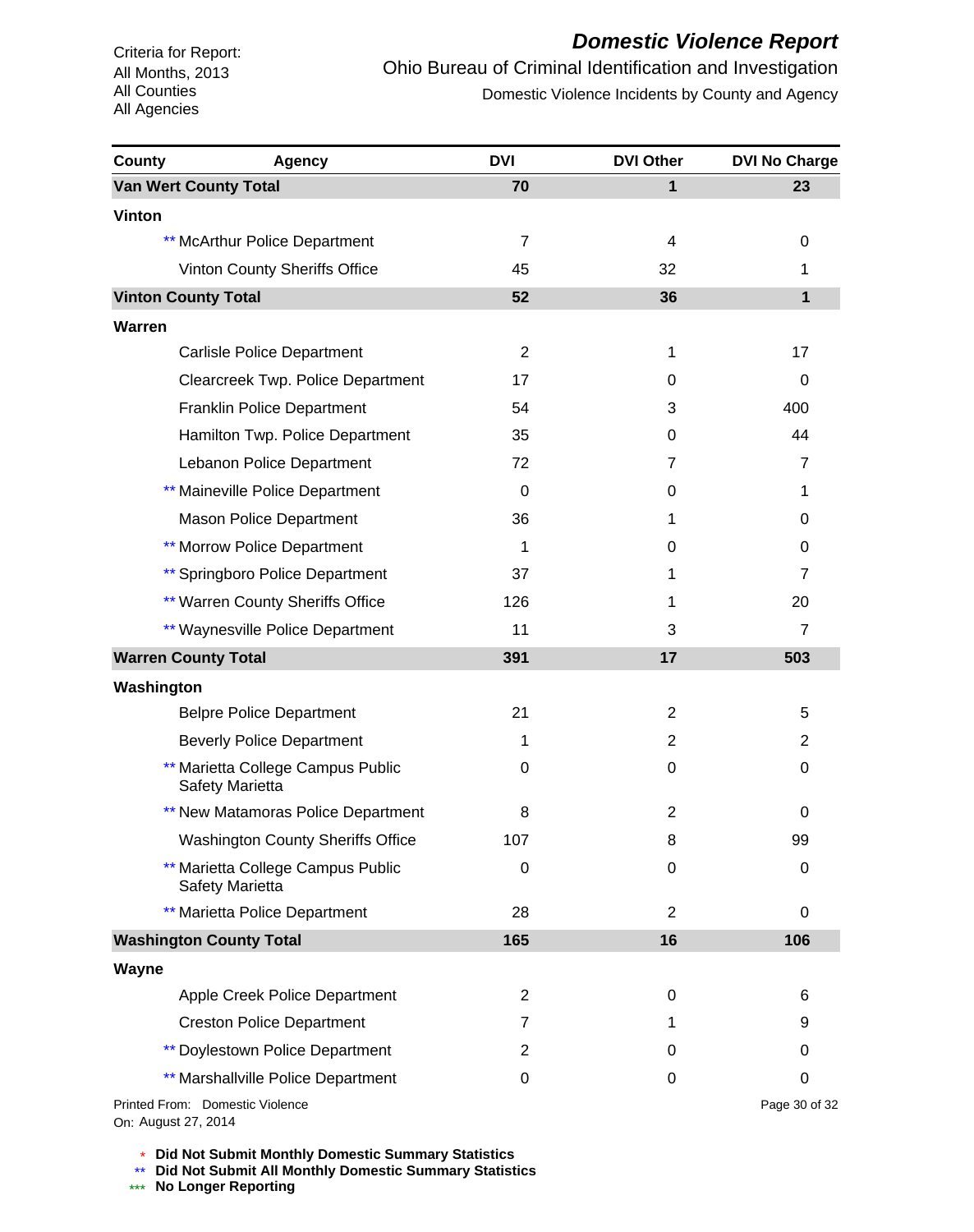#### *Domestic Violence Report*

Ohio Bureau of Criminal Identification and Investigation Domestic Violence Incidents by County and Agency

| County          | <b>Agency</b>                                                       | <b>DVI</b>     | <b>DVI Other</b> | <b>DVI No Charge</b> |
|-----------------|---------------------------------------------------------------------|----------------|------------------|----------------------|
|                 | Mount Eaton Police Department                                       | $\Omega$       | 0                | 0                    |
|                 | <b>Orrville Police Department</b>                                   | 20             | $\Omega$         | 0                    |
|                 | ** Rittman Police Department                                        | 12             | 13               | 3                    |
|                 | <b>Shreve Police Department</b>                                     | 7              | $\Omega$         | 10                   |
|                 | Smithville Police Department                                        | 1              | 0                | 3                    |
|                 | <b>Wayne County Sheriff's Office</b>                                | 62             | 24               | 274                  |
|                 | West Salem Police Department                                        | 5              | 1                | 5                    |
|                 | <b>Wooster Police Department</b>                                    | 145            | 14               | 97                   |
|                 | <b>** Dalton Police Department</b>                                  | 1              | 0                | 1                    |
|                 | <b>** Ohio State University Police</b><br>Department Wooster Campus | 0              | 0                | 0                    |
|                 | <b>Ohio State University Police</b><br>Department                   | 0              | $\Omega$         | $\Omega$             |
|                 | <b>Wayne County Total</b>                                           | 264            | 53               | 408                  |
| <b>Williams</b> |                                                                     |                |                  |                      |
|                 | <b>Bryan Police Department</b>                                      | 22             | 7                | 12 <sup>2</sup>      |
|                 | <b>Edgerton Police Department</b>                                   | 1              | 0                | 3                    |
|                 | <b>Edon Police Department</b>                                       | 1              | 0                | 3                    |
|                 | Montpelier Police Department                                        | 16             | 0                | 24                   |
|                 | <b>Pioneer Police Department</b>                                    | 6              | 1                | 11                   |
|                 | ** Stryker Police Department                                        | 4              | 1                | 15                   |
|                 | <b>West Unity Police Department</b>                                 | $\overline{7}$ | 1                | 6                    |
|                 | $\star\star$                                                        | 0              | 0                | 0                    |
|                 | <b>Williams County Total</b>                                        | 57             | 10               | 74                   |
| Wood            |                                                                     |                |                  |                      |
|                 | <b>Bowling Green Police Department</b>                              | 53             | 5                | 20                   |
|                 | <b>Bowling Green State University</b><br><b>Police Department</b>   | 0              | 0                | 0                    |
|                 | <b>Haskins Police Department</b>                                    | 1              | 0                | 0                    |
|                 | Lake Twp. Police Department                                         | 26             | 0                | 6                    |
|                 | <b>Luckey Police Department</b>                                     | 1              | 0                | 0                    |
|                 | North Baltimore Police Department                                   | 14             | 0                | 4                    |
|                 | Northwood Police Department                                         | 25             | 8                | 6                    |
|                 | Perrysburg Police Department                                        | 39             | 5                | 4                    |

On: August 27, 2014Printed From: Domestic Violence Page 31 of 32

\* **Did Not Submit Monthly Domestic Summary Statistics**